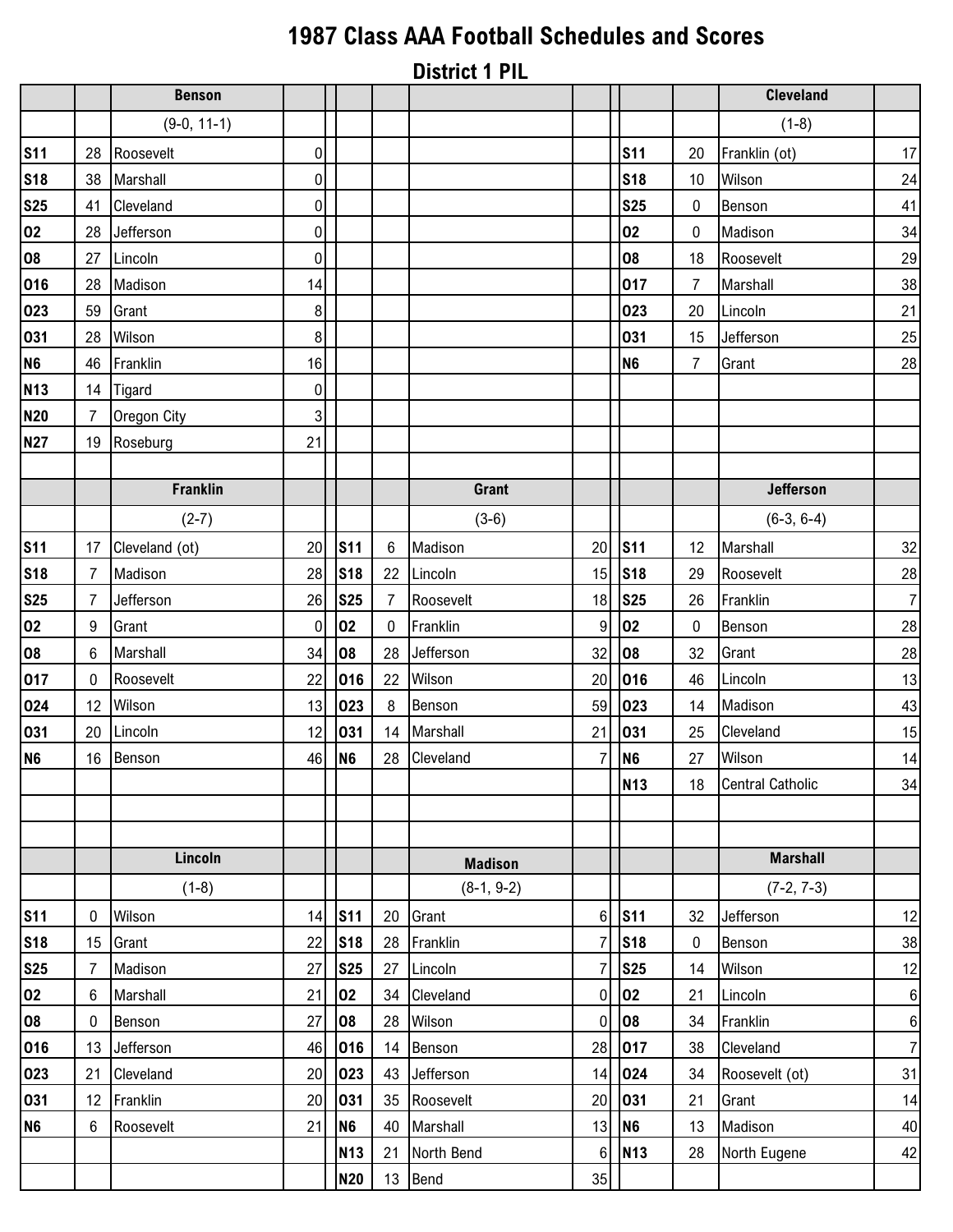|                 |                | <b>Roosevelt</b>    |                |                |    |                         |                |                |                | Wilson              |                  |
|-----------------|----------------|---------------------|----------------|----------------|----|-------------------------|----------------|----------------|----------------|---------------------|------------------|
|                 |                | $(4-5)$             |                |                |    |                         |                |                |                | $(4-5)$             |                  |
| <b>S11</b>      | 0              | Benson              | 29             |                |    |                         |                | <b>S11</b>     | 14             | Lincoln             | $\pmb{0}$        |
| <b>S18</b>      | 28             | Jefferson           | $\overline{7}$ |                |    |                         |                | <b>S18</b>     | 24             | Cleveland           | $10\,$           |
| <u>S25</u>      | 18             | Grant               | 13             |                |    |                         |                | <b>S25</b>     | 12             | Marshall            | 14               |
| $\overline{02}$ | $\overline{7}$ | Wilson              |                |                |    |                         |                | 02             | 13             | Roosevelt           | $\overline{7}$   |
| 80              | 29             | Cleveland           | 18             |                |    |                         |                | <b>08</b>      | 0              | Madison             | 28               |
| 017             | 22             | Franklin            | 0              |                |    |                         |                | 016            | 20             | Grant               | $22\,$           |
| 024             | 31             | Marshall (ot)       | 34             |                |    |                         |                | 024            | 13             | Franklin            | 12               |
| 031             | 20             | Madison             | 35             |                |    |                         |                | 031            | 8              | Benson              | 28               |
| N <sub>6</sub>  | 21             | Lincoln             | 6              |                |    |                         |                | N <sub>6</sub> | 14             | Jefferson           | 27               |
|                 |                |                     |                |                |    |                         |                |                |                |                     |                  |
|                 |                |                     |                |                |    |                         |                |                |                |                     |                  |
|                 |                |                     |                |                |    | <b>District 2 Metro</b> |                |                |                |                     |                  |
|                 |                | Aloha               |                |                |    |                         |                |                |                | <b>Beaverton</b>    |                  |
|                 |                | $(0-9)$             |                |                |    |                         |                |                |                | $(5-4, 5-5)$        |                  |
| <b>S11</b>      | $\overline{7}$ | Jesuit              | 44             |                |    |                         |                | <b>S11</b>     | $\mathbf 0$    | Sunset              | $\,6\,$          |
| <b>S18</b>      | $\mathbf 0$    | Sunset              | 34             |                |    |                         |                | <b>S18</b>     | 40             | Newberg             | 18               |
| <b>S25</b>      | 14             | Newberg             | 15             |                |    |                         |                | <b>S25</b>     | 34             | <b>Forest Grove</b> | $\boldsymbol{0}$ |
| 02              | 0              | <b>Forest Grove</b> | 28             |                |    |                         |                | 02             | 21             | Tigard              | 31               |
| 09              | $\overline{7}$ | Tigard              | 31             |                |    |                         |                | 09             | 13             | Glencoe             | 36               |
| 016             | $6\phantom{1}$ | Beaverton           | 35             |                |    |                         |                | 016            | 35             | Aloha               | $\boldsymbol{6}$ |
| 023             | $\overline{7}$ | Glencoe             | 36             |                |    |                         |                | 023            | 14             | Hillsboro           | $\boldsymbol{6}$ |
| 030             | $\mathbf{0}$   | Hillsboro           | 21             |                |    |                         |                | 030            | 21             | Aloha               | $\pmb{0}$        |
| N <sub>6</sub>  | 0              | McMinnville         | 28             |                |    |                         |                | N <sub>6</sub> | 14             | Jesuit              | 31               |
|                 |                |                     |                |                |    |                         |                | <b>N13</b>     | 7              | Bend                | 35               |
|                 |                |                     |                |                |    |                         |                |                |                |                     |                  |
|                 |                |                     |                |                |    |                         |                |                |                |                     |                  |
|                 |                | <b>Forest Grove</b> |                |                |    | Glencoe                 |                |                |                | <b>Hillsboro</b>    |                  |
|                 |                | $(4-5)$             |                |                |    | $(8-1, 10-2)$           |                |                |                | $(3-6)$             |                  |
| <b>S11</b>      | 8              | Glencoe             | 22             | <b>S11</b>     | 22 | <b>Forest Grove</b>     | 8              | <b>S11</b>     | 19             | McMinnville         | $\boldsymbol{7}$ |
| <b>S18</b>      | $\overline{7}$ | Tigard              | 25             | <b>S18</b>     | 35 | McMinnville             | 21             | <b>S18</b>     | 0              | Jesuit              | 20               |
| <b>S25</b>      | $\pmb{0}$      | Beaverton           | 34             | <b>S25</b>     | 32 | Tigard                  | 14             | <b>S25</b>     | $\pmb{0}$      | Sunset              | $30\,$           |
| 02              | 28             | Aloha               | 0              | 02             | 6  | Jesuit                  | 34             | 02             | 17             | Newberg             | 14               |
| 09              | 14             | Hillsboro (ot)      | $\overline{7}$ | 09             | 36 | Beaverton               | 13             | 09             | $\overline{7}$ | Forest Grove (ot)   | 14               |
| 016             | 28             | McMinnville         | 7              | 016            | 27 | Sunset                  | 26             | 016            | 6              | Tigard              | 34               |
| 023             | 0              | Jesuit              | 13             | 023            | 36 | Aloha                   | $\overline{7}$ | 023            | 6              | Beaverton           | 14               |
| 030             | 11             | Sunset              | 15             | 030            | 14 | Newberg                 | 13             | 030            | 21             | Aloha               | $\pmb{0}$        |
| N <sub>6</sub>  | 23             | Newberg             | 14             | N <sub>6</sub> | 34 | Hillsboro               | 6              | N <sub>6</sub> | $\,6\,$        | Glencoe             | 34               |
|                 |                |                     |                | <b>N13</b>     | 34 | David Douglas           | 26             |                |                |                     |                  |
|                 |                |                     |                | <b>N20</b>     |    | 24 Lebanon              | $\overline{7}$ |                |                |                     |                  |
|                 |                |                     |                | <b>N27</b>     |    | 24 Lakeridge            | 35             |                |                |                     |                  |
|                 |                |                     |                |                |    |                         |                |                |                |                     |                  |
|                 |                |                     |                |                |    |                         |                |                |                |                     |                  |
|                 |                |                     |                |                |    |                         |                |                |                |                     |                  |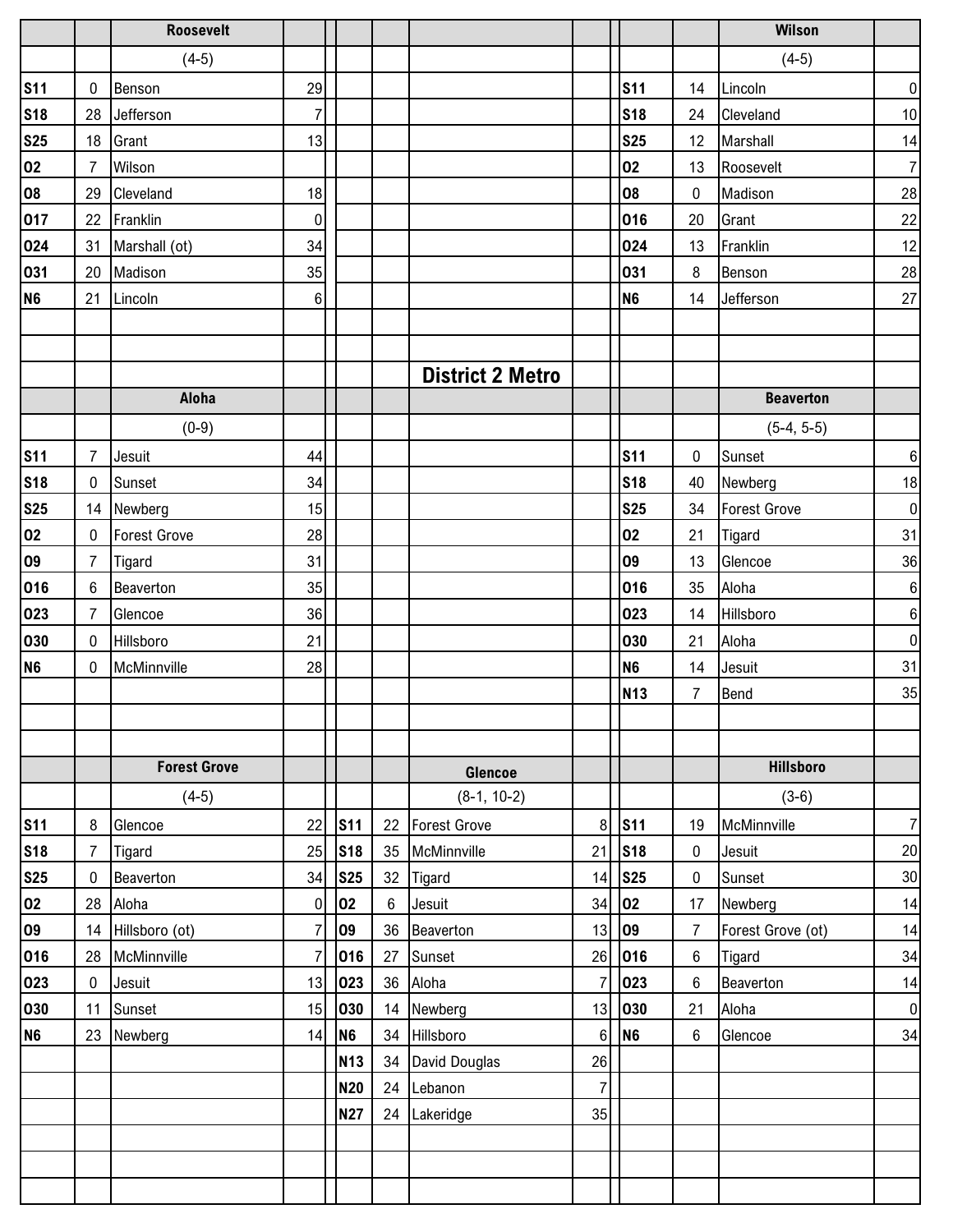|                |                 | <b>Jesuit</b>           |                  |                 |                | <b>McMinnville</b>         |             |                |                | <b>Newberg</b>          |                  |
|----------------|-----------------|-------------------------|------------------|-----------------|----------------|----------------------------|-------------|----------------|----------------|-------------------------|------------------|
|                |                 | $(9-0, 9-1)$            |                  |                 |                | $(2-7)$                    |             |                |                | $(2-7)$                 |                  |
| <b>S11</b>     |                 | 44 Aloha                | $\overline{7}$   | <b>S11</b>      | $\overline{7}$ | Hillsboro                  | 19          | <b>S11</b>     | 0              | Tigard                  | 27               |
| <b>S18</b>     | 20              | Hillsboro               | $\overline{0}$   | <b>S18</b>      | 21             | Glencoe                    | 35          | <b>S18</b>     | 18             | Beaverton               | 40               |
| <b>S25</b>     | 40              | McMinnville             | $\overline{7}$   | <b>S25</b>      | $\overline{7}$ | Jesuit                     | 40          | <b>S25</b>     | 15             | Aloha                   | 14               |
| 02             | 34              | Glencoe                 | 6                | 02              | $\mathbf 0$    | Sunset                     | 39          | 02             | 14             | Hillsboro               | 17               |
| 09             | 19              | Sunset                  | 9                | 09              | $\overline{7}$ | Newberg                    | 47          | 09             | 47             | McMinnville             | $\overline{7}$   |
| 016            | 21              | Newberg                 | 0                | 016             | $\overline{7}$ | <b>Forest Grove</b>        | 28          | 016            | 0              | Jesuit                  | 21               |
| 023            | 13              | <b>Forest Grove</b>     | 0                | 023             | 21             | Tigard                     | 48          | 023            | 6              | Sunset                  | 44               |
| 030            |                 | 25 Tigard               | 0                | 030             | 22             | Beaverton                  | 21          | 030            | 13             | Glencoe                 | 14               |
| N <sub>6</sub> | 31              | Beaverton               | 14               | N <sub>6</sub>  | 28             | Aloha                      | $\mathbf 0$ | N <sub>6</sub> | 14             | <b>Forest Grove</b>     | 23               |
| <b>N13</b>     | $\mathbf 0$     | South Eugene            | 6                |                 |                |                            |             |                |                |                         |                  |
|                |                 |                         |                  |                 |                |                            |             |                |                |                         |                  |
|                |                 |                         |                  |                 |                |                            |             |                |                |                         |                  |
|                |                 | <b>Sunset</b>           |                  |                 |                |                            |             |                |                | <b>Tigard</b>           |                  |
|                |                 | $(7-2, 8-3)$            |                  |                 |                |                            |             |                |                | $(6-3, 6-4)$            |                  |
| <b>S11</b>     | 6               | Beaverton               | 0                |                 |                |                            |             | <b>S11</b>     | 27             | Newberg                 | $\pmb{0}$        |
| <b>S18</b>     |                 | 34 Aloha                | $\boldsymbol{0}$ |                 |                |                            |             | <b>S18</b>     | 25             | <b>Forest Grove</b>     | $\overline{7}$   |
| <b>S25</b>     | 30              | Hillsboro               | $\boldsymbol{0}$ |                 |                |                            |             | <b>S25</b>     | 14             | Glencoe                 | 32               |
| 02             | 39              | McMinnville             | 0                |                 |                |                            |             | 02             | 31             | Beaverton               | 21               |
| 09             | 9               | Jesuit                  | 19               |                 |                |                            |             | 09             | 31             | Aloha                   | $\overline{7}$   |
| 016            | 26              | Glencoe                 | 27               |                 |                |                            |             | 016            | 34             | Hillsboro               | $\boldsymbol{6}$ |
| 023            |                 | 44 Newberg              | 6                |                 |                |                            |             | 023            | 48             | McMinnville             | 21               |
| 030            |                 | 15 Forest Grove         | 11               |                 |                |                            |             | 030            | $\bf{0}$       | Jesuit                  | 25               |
| N <sub>6</sub> |                 | 34 Tigard               | 14               |                 |                |                            |             | N <sub>6</sub> | 14             | Sunset                  | 34               |
| <b>N13</b>     | 48              | <b>Barlow</b>           | 7                |                 |                |                            |             | <b>N13</b>     | 0              | Benson                  | 14               |
| <b>N20</b>     |                 | 13 Ashland              | 25               |                 |                |                            |             |                |                |                         |                  |
|                |                 |                         |                  |                 |                |                            |             |                |                |                         |                  |
|                |                 |                         |                  |                 |                | <b>District 3 Mt. Hood</b> |             |                |                |                         |                  |
|                |                 | <b>Barlow</b>           |                  |                 |                | <b>Centennial</b>          |             |                |                | <b>Central Catholic</b> |                  |
|                |                 | $(7-1, 8-2)$            |                  |                 |                | $(4-4, 5-4)$               |             |                |                | $(7-1, 8-3)$            |                  |
| <b>S11</b>     |                 | 14 Columbia             | 12               | S <sub>11</sub> |                | 14 Central Catholic        | 32          | <b>S11</b>     | 32             | Centennial              | 14               |
| <b>S17</b>     | 14              | Centennial              | $6\phantom{.}$   | <b>S17</b>      | 6              | <b>Barlow</b>              | 14          | <b>S18</b>     | 12             | Reynolds                | $\pmb{0}$        |
| <b>S25</b>     | 10              | David Douglas           | $\overline{7}$   | <b>S25</b>      | 13             | <b>West Linn</b>           | $\,6$       | <b>S25</b>     | 33             | Sandy                   | $\pmb{0}$        |
| 02             | 12 <sup>2</sup> | Lake Oswego             | 6                | 02              | 17             | David Douglas              | 13          | 02             | 14             | Gresham                 | $\overline{7}$   |
| 09             |                 | 28 Reynolds             | 0                | 08              | 7              | Gresham                    | 33          | 08             | 34             | Parkrose                | $\pmb{0}$        |
| 016            | 31              | Parkrose                | 0                | 016             | 0              | Columbia                   | 12          | 016            | 13             | David Douglas           | 19               |
| 023            | 13              | <b>Central Catholic</b> | 14               | 023             | 35             | Parkrose                   | 13          | 023            | 14             | <b>Barlow</b>           | 13               |
| 030            | 27              | Gresham (ot)            | 26               | 030             | $\mathbf{3}$   | Sandy                      | $\mathbf 0$ | 030            | 31             | Columbia                | $\overline{7}$   |
| N <sub>6</sub> |                 | 34 Sandy (2 ot)         | 28               | N <sub>6</sub>  |                | 15 Reynolds                | 13          | N <sub>6</sub> | $\overline{7}$ | Putnam                  | 10               |
| <b>N13</b>     | $\overline{7}$  | Sunset                  | 48               | <b>N13</b>      |                |                            |             | <b>N13</b>     | 34             | Jefferson               | 18               |
|                |                 |                         |                  |                 |                |                            |             | <b>N20</b>     | 6              | Canby                   | 17               |
|                |                 |                         |                  |                 |                |                            |             |                |                |                         |                  |
|                |                 |                         |                  |                 |                |                            |             |                |                |                         |                  |
|                |                 |                         |                  |                 |                |                            |             |                |                |                         |                  |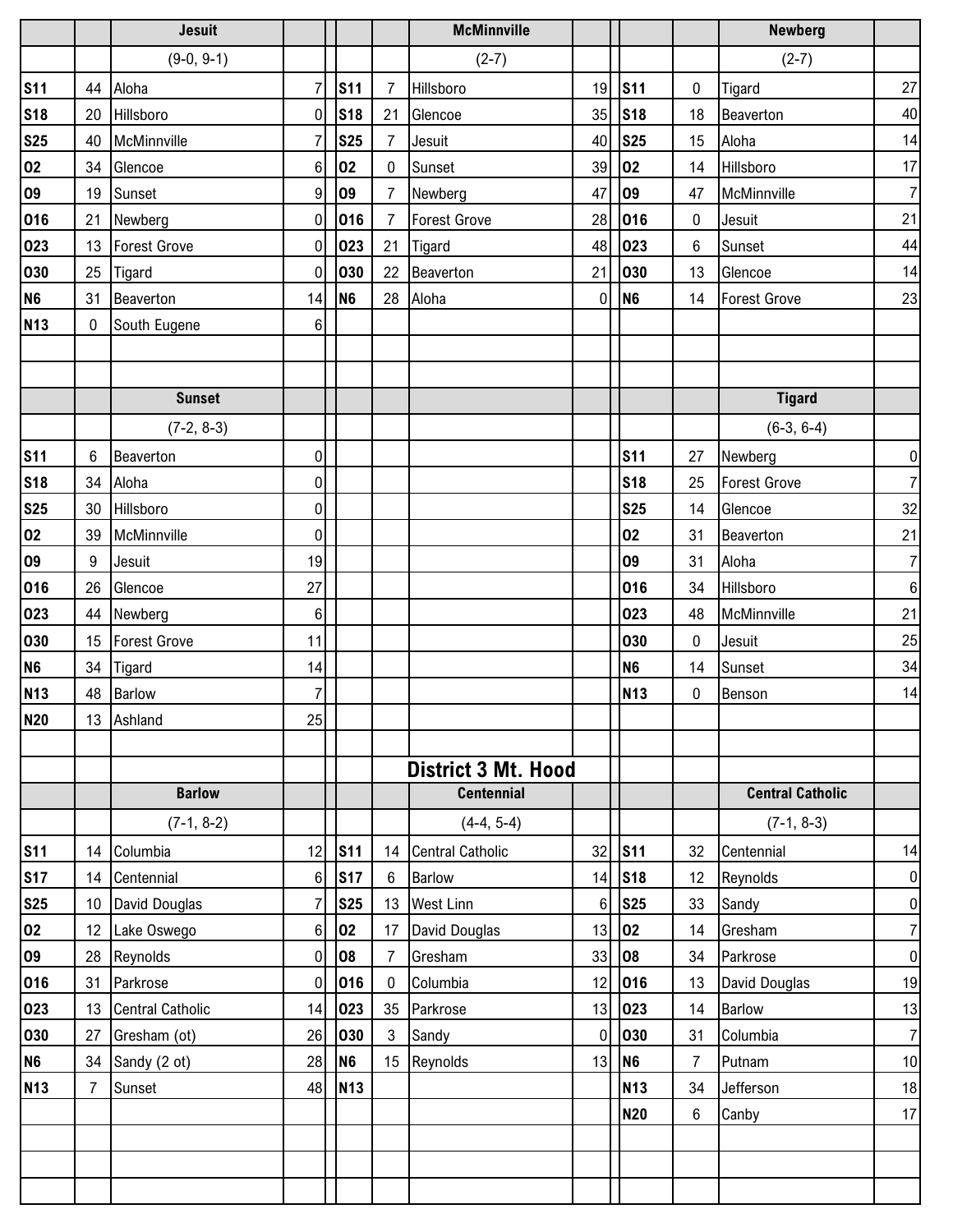|                       |                       | Columbia                      |                    |                |                | <b>David Douglas</b>              |                      |                |                | Gresham                  |                  |
|-----------------------|-----------------------|-------------------------------|--------------------|----------------|----------------|-----------------------------------|----------------------|----------------|----------------|--------------------------|------------------|
|                       |                       | $(2-6, 2-7)$                  |                    |                |                | $(5-3, 5-5)$                      |                      |                |                | $(5-3, 5-5)$             |                  |
| <b>S11</b>            | 12                    | <b>Barlow</b>                 | 14                 | <b>S11</b>     | 15             | Parkrose                          | 14                   | <b>S11</b>     | $\overline{7}$ | <b>Bend</b>              | 21               |
| <b>S18</b>            | 16                    | Gresham                       | 20                 | <b>S18</b>     | 6              | Canby                             | 34                   | <b>S18</b>     | 20             | Columbia                 | 16               |
| <b>S25</b>            | $\mathbf{3}$          | Reynolds                      | $6 \,$             | <b>S25</b>     | 7              | <b>Barlow</b>                     | 10                   | <b>S25</b>     | 23             | Parkrose                 | $\boldsymbol{0}$ |
| 02                    | $\overline{7}$        | Sandy                         | $\boldsymbol{8}$   | 02             | 13             | Centennial                        | 17                   | 02             | $\overline{7}$ | <b>Central Catholic</b>  | 14               |
| 08                    |                       | Lakeridge                     |                    | 08             | 34             | Sandy                             | $\overline{7}$       | 08             | 33             | Centennial               | $\overline{7}$   |
| 016                   | 12 <sup>2</sup>       | Centennial                    | $\overline{0}$     | 016            | 19             | <b>Central Catholic</b>           | 13                   | 016            | $\overline{7}$ | Reynolds                 | $\pmb{0}$        |
| 023                   | $\overline{7}$        | David Douglas                 | 21                 | 023            | 21             | Columbia                          | $\overline{7}$       | 023            | 25             | Sandy                    | $\overline{7}$   |
| 030                   | $\overline{7}$        | <b>Central Catholic</b>       | 31                 | 031            | 9              | Reynolds                          | 14                   | 030            | 26             | Barlow (2 ot)            | 27               |
| <b>N6</b>             | 32                    | Parkrose                      | 12                 | N <sub>6</sub> | 21             | Gresham                           | 20                   | N <sub>6</sub> | 20             | David Douglas            | 21               |
|                       |                       |                               |                    | <b>N13</b>     | 26             | Glencoe                           | 34                   | <b>N13</b>     | 0              | Churchill                | 24               |
|                       |                       |                               |                    |                |                |                                   |                      |                |                |                          |                  |
|                       |                       | <b>Parkrose</b>               |                    |                |                | <b>Reynolds</b>                   |                      |                |                | <b>Sandy</b>             |                  |
|                       |                       |                               |                    |                |                |                                   |                      |                |                |                          |                  |
|                       |                       | $(0-8, 1-8)$                  |                    |                |                | $(4-4, 4-5)$                      |                      |                | 14             | $(2-6, 2-7)$<br>Reynolds | 28               |
| <b>S11</b>            | 14                    | David Douglas                 | 15                 | <b>S10</b>     | 28             | Sandy                             | 14                   | <b>S10</b>     | 30             | Parkrose                 | $\overline{7}$   |
| <b>S18</b>            | $\overline{7}$        | Sandy                         | 30                 | <b>S18</b>     | 0              | <b>Central Catholic</b>           | 12                   | <b>S18</b>     | 0              | <b>Central Catholic</b>  | 33               |
| <b>S25</b>            | 0                     | Gresham                       | 23                 | <b>S25</b>     | 6              | Columbia                          | 3                    | <b>S25</b>     | 8              | Columbia                 | $\overline{7}$   |
| 02                    | 0                     | Reynolds                      | 44                 | 02             | 44             | Parkrose                          | 0                    | 02<br>08       | $\overline{7}$ | David Douglas            | 34               |
| 08                    | $\mathbf 0$           | <b>Central Catholic</b>       | 34<br>31           | 09<br>016      | 0              | <b>Barlow</b>                     | 28                   | 016            | 0              | Clackamas                | 14               |
| 016                   | 0                     | <b>Barlow</b>                 |                    |                | $\mathbf 0$    | Gresham                           | $\overline{7}$<br>37 | 023            | 7              | Gresham                  | 25               |
| 023                   | 13                    | Centennial                    | 35                 | 023<br>031     |                | 24 Oregon City                    | 9                    | 030            | 0              | Centennial               | $\overline{3}$   |
| 030<br>N <sub>6</sub> | 1.<br>12 <sup>°</sup> | Molalla (forfeit)<br>Columbia | $\mathbf{0}$<br>32 | N <sub>6</sub> |                | 14 David Douglas<br>13 Centennial | 15                   | <b>N6</b>      | 28             |                          | 34               |
|                       |                       |                               |                    |                |                |                                   |                      |                |                | Barlow (2 ot)            |                  |
|                       |                       |                               |                    |                |                | <b>District 4 Three Rfivers</b>   |                      |                |                |                          |                  |
|                       |                       | Canby                         |                    |                |                | <b>Clackamas</b>                  |                      |                |                | Lake Oswego              |                  |
|                       |                       | $(7-1, 11-2)$                 |                    |                |                | $(3-5, 4-5)$                      |                      |                |                | $(1-7, 1-8)$             |                  |
| <b>S11</b>            | 13                    | Oregon City                   | 9 <sup>1</sup>     | <b>S11</b>     |                | 14 West Linn                      | 9                    | <b>S11</b>     | $\overline{7}$ | Lakeridge                | 48               |
| <b>S18</b>            | 34                    | David Douglas                 | 6                  | <b>S18</b>     | 20             | Molalla                           | 7                    | <b>S18</b>     | 12             | Putnam                   | 35               |
| <b>S25</b>            | 13                    | Putnam                        | 10                 | <b>S25</b>     | 0              | Oregon City                       | 29                   | <b>S25</b>     | 21             | Molalla                  | $\pmb{0}$        |
| 02                    | 28                    | Clackamas                     | $6\phantom{.}$     | 02             | $6\phantom{.}$ | Canby                             | 28                   | 02             | 6              | <b>Barlow</b>            | 12               |
| 80                    | 49                    | Lake Oswego                   | 0                  | 80             | 0              | Putnam                            | 32                   | 08             | 6              | Canby                    | 49               |
| 016                   | 41                    | <b>West Linn</b>              | 22                 | 016            | 14             | Sandy                             | $\mathbf 0$          | 016            | 6              | Milwaukie                | 26               |
| 023                   | 21                    | Milwaukie                     | 6                  | 023            | 20             | Lake Oswego                       | 12                   | 023            | 12             | Clackamas                | 20               |
| 030                   | 10                    | Lakeridge                     | 41                 | 030            | 6              | Milwaukie                         | 9                    | 030            | 0              | <b>West Linn</b>         | 22               |
| N <sub>6</sub>        | 1                     | Molalla (forfeit)             | 0                  | N <sub>6</sub> | 6              | Lakeridge                         | 28                   | N <sub>6</sub> | 0              | Oregon City              | 50               |
| <b>N13</b>            | 41                    | <b>Crook County</b>           | $\overline{7}$     |                |                |                                   |                      |                |                |                          |                  |
| <b>N20</b>            | 17                    | <b>Central Catholic</b>       | $6\phantom{.}$     |                |                |                                   |                      |                |                |                          |                  |
| <b>N27</b>            | 28                    | South Medford                 | $6\phantom{.}$     |                |                |                                   |                      |                |                |                          |                  |
| D <sub>4</sub>        | 13                    | Roseburg                      | 14                 |                |                |                                   |                      |                |                |                          |                  |
|                       |                       |                               |                    |                |                |                                   |                      |                |                |                          |                  |
|                       |                       |                               |                    |                |                |                                   |                      |                |                |                          |                  |
|                       |                       |                               |                    |                |                |                                   |                      |                |                |                          |                  |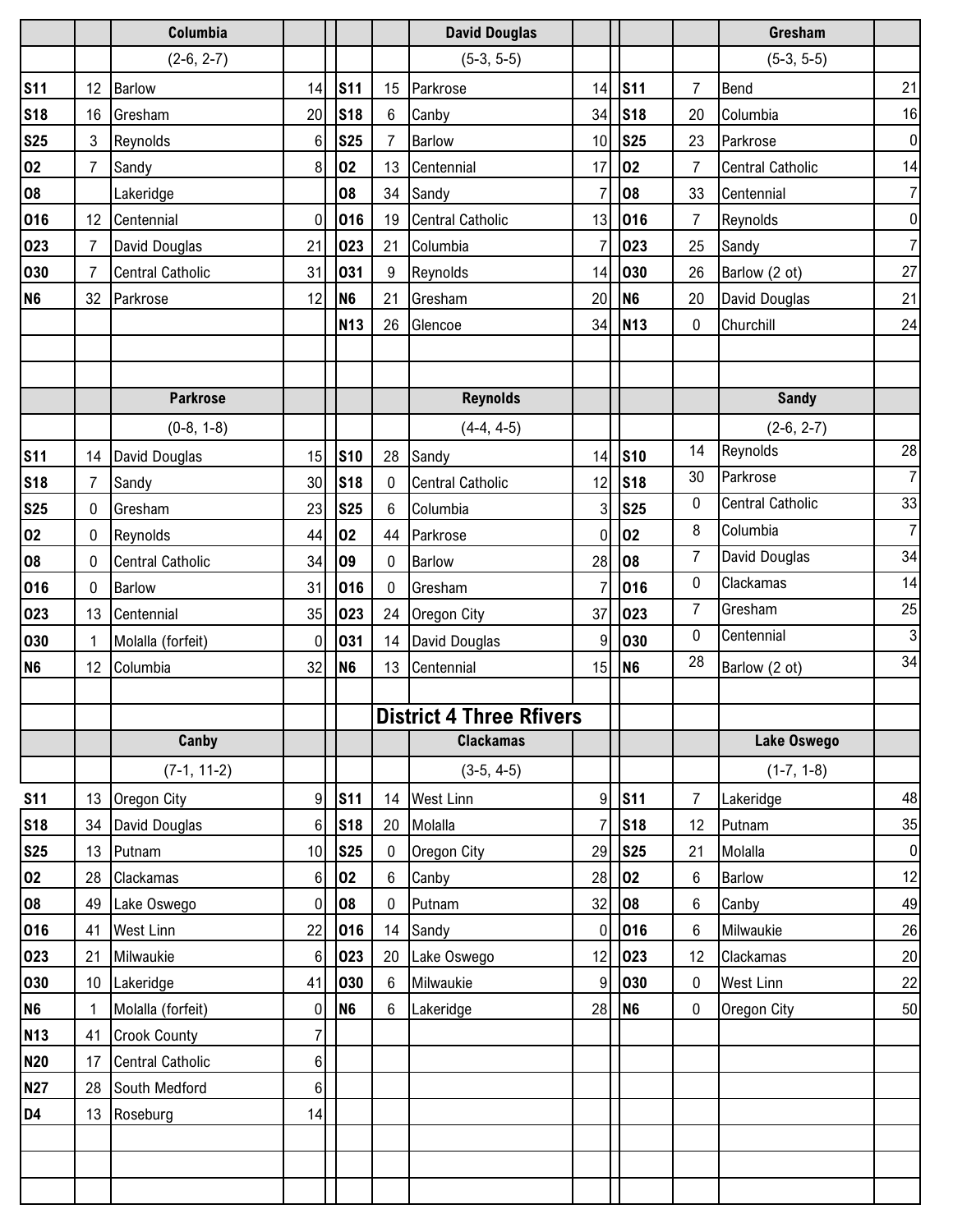|                |    | Lakeridge            |                  |                |                 | <b>Milwaukie</b>             |                |                |                | <b>Molalla</b>        |              |
|----------------|----|----------------------|------------------|----------------|-----------------|------------------------------|----------------|----------------|----------------|-----------------------|--------------|
|                |    | $(8-0, 14-0)$        |                  |                |                 | $(5-3, 6-4)$                 |                |                |                | $(0-8, 0-9)$          |              |
| <b>S11</b>     |    | 48 Lake Oswego       | $\overline{7}$   | <b>S11</b>     |                 | 34 Redmond                   | 20             | <b>S11</b>     | 0              | Putnam                | 56           |
| <b>S18</b>     | 48 | <b>West Linn</b>     | 8 <sup>1</sup>   | <b>S18</b>     | 21              | Oregon City                  | 27             | <b>S18</b>     | $\overline{7}$ | Clackamas             | 20           |
| <b>S25</b>     | 41 | Milwaukie            | $\overline{2}$   | <b>S25</b>     | $\overline{2}$  | Lakeridge                    | 41             | <b>S25</b>     | 0              | Lake Oswego           | 21           |
| 02             | 28 | Oregon City          | 21               | 02             | $\overline{7}$  | Putnam                       | 0              | 02             | 0              | <b>West Linn</b>      | 47           |
| 08             | 55 | Columbia             | $\boldsymbol{0}$ | 08             | 26              | Molalla                      | 6              | 08             | 6              | Milwaukie             | 26           |
| 016            | 45 | Putnam               | $\overline{0}$   | 016            |                 | 26 Lake Oswego               | 6              | 016            | 0              | Oregon City (Forfeit) | $\mathbf{1}$ |
| 023            | 1  | Molalla (forfeit)    | $\overline{0}$   | 023            | 6               | Canby                        | 21             | 023            | 0              | Lakeridge (Forfeit)   | $\mathbf 1$  |
| 030            | 41 | Canby                | 10 <sup>1</sup>  | 030            | 9               | Clackamas                    | $6\phantom{a}$ | 030            | 0              | Parkrose (Forfeit)    | $\mathbf{1}$ |
| N <sub>6</sub> | 28 | Clackamas            | 6                | N <sub>6</sub> | 24              | <b>West Linn</b>             | 21             | N <sub>6</sub> | 0              | Canby (Forfeit)       | $\mathbf 1$  |
| <b>N13</b>     |    | 21 Sprague           | 12               | <b>N13</b>     | $\overline{7}$  | Ashland                      | 28             | <b>N13</b>     |                |                       |              |
| <b>N20</b>     |    | 27 North Eugene      | $\overline{7}$   |                |                 |                              |                |                |                |                       |              |
| <b>N27</b>     | 35 | Glencoe              | 24               |                |                 |                              |                |                |                |                       |              |
| D <sub>4</sub> |    | 24 Ashland           | $\overline{0}$   |                |                 |                              |                |                |                |                       |              |
| <b>D11</b>     | 24 | Roseburg             | $\overline{7}$   |                |                 |                              |                |                |                |                       |              |
|                |    |                      |                  |                |                 |                              |                |                |                |                       |              |
|                |    | <b>Oregon City</b>   |                  |                |                 | <b>Putnam</b>                |                |                |                | <b>West Linn</b>      |              |
|                |    | $(6-2, 8-3)$         |                  |                |                 | $(4-4, 5-4)$                 |                |                |                | $(2-6, 2-7)$          |              |
| <b>S11</b>     | 9  | Canby                | 13               | <b>S11</b>     | 56              | Molalla                      | 0              | <b>S11</b>     | 9              | Clackamas             | 14           |
| <b>S18</b>     | 27 | Milwaukie            | 21               | <b>S18</b>     | 35              | Lake Oswego                  | 12             | <b>S18</b>     | 8              | Lakeridge             | 48           |
| <b>S25</b>     | 29 | Clackamas            | $\overline{0}$   | <b>S25</b>     | 10 <sup>°</sup> | Canby                        | 13             | <b>S25</b>     | $\overline{7}$ | Centennial            | 13           |
| 02             | 21 | Lakeridge            | 28               | 02             | $\mathbf{0}$    | Milwaukie                    | 7              | 02             | 47             | Molalla               | $\pmb{0}$    |
| 08             | 19 | <b>West Linn</b>     | 6                | 08             | 32              | Clackamas                    | $\mathbf{0}$   | 08             | 6              | Oregon City           | 19           |
| 016            |    | Molalla (forfeit)    | $\overline{0}$   | 016            | $\mathbf 0$     | Lakeridge                    | 45             | 016            | 22             | Canby                 | 41           |
| 023            | 37 | Reynolds             | 24               | 023            | 21              | <b>West Linn</b>             | $\overline{7}$ | 023            | $\overline{7}$ | Putnam                | 21           |
| 030            |    | 39 Putnam            |                  | 21 030         |                 | 21 Oregon City               |                | 39 030         | 22             | Lake Oswego           | $\,0\,$      |
| N <sub>6</sub> | 50 | Lake Oswego          | $\overline{0}$   | N <sub>6</sub> |                 | 10 Central Catholic          | $\overline{7}$ | N <sub>6</sub> | 21             | Milwaukie             | 24           |
| <b>N13</b>     | 13 | <b>Mountain View</b> | 7                |                |                 |                              |                |                |                |                       |              |
| <b>N20</b>     | 3  | Benson               | $\overline{7}$   |                |                 |                              |                |                |                |                       |              |
|                |    |                      |                  |                |                 |                              |                |                |                |                       |              |
|                |    |                      |                  |                |                 | <b>District 5 Midwestern</b> |                |                |                |                       |              |
|                |    | <b>Churchill</b>     |                  |                |                 |                              |                |                |                | <b>Cottage Grove</b>  |              |
|                |    | $(9-0, 10-1)$        |                  |                |                 |                              |                |                |                | $(2-7)$               |              |
| <b>S11</b>     | 28 | Thurston             | $\overline{0}$   |                |                 |                              |                | <b>S11</b>     | 31             | Sheldon               | $\,6\,$      |
| <b>S18</b>     | 27 | North Bend           | 8 <sup>1</sup>   |                |                 |                              |                | <b>S18</b>     | $\overline{7}$ | Marshfield            | 10           |
| <b>S25</b>     | 24 | North Eugene         | 13               |                |                 |                              |                | <b>S25</b>     | 7              | North Bend            | 12           |
| 02             | 28 | Willamette           | 0                |                |                 |                              |                | 016            | 14             | Thurston (ot)         | 21           |
| 09             | 16 | Marshfield (ot)      | 13               |                |                 |                              |                | 09             | 0              | North Eugene          | 27           |
| 016            | 10 | Springfield          | 3 <sup>1</sup>   |                |                 |                              |                | 016            | 13             | South Eugene          | 24           |
| 023            | 3  | South Eugene         | $\overline{0}$   |                |                 |                              |                | 023            | 20             | Springfield (2 ot)    | 21           |
| 030            | 27 | <b>Cottage Grove</b> | 3 <sup>1</sup>   |                |                 |                              |                | 030            | 3              | Churchill             | 27           |
| N <sub>6</sub> | 28 | Sheldon              | 14               |                |                 |                              |                | N <sub>6</sub> | 28             | Sheldon               | 14           |
| <b>N13</b>     | 24 | Gresham              | 0                |                |                 |                              |                |                |                |                       |              |
| <b>N20</b>     | 7  | Roseburg             | 28               |                |                 |                              |                |                |                |                       |              |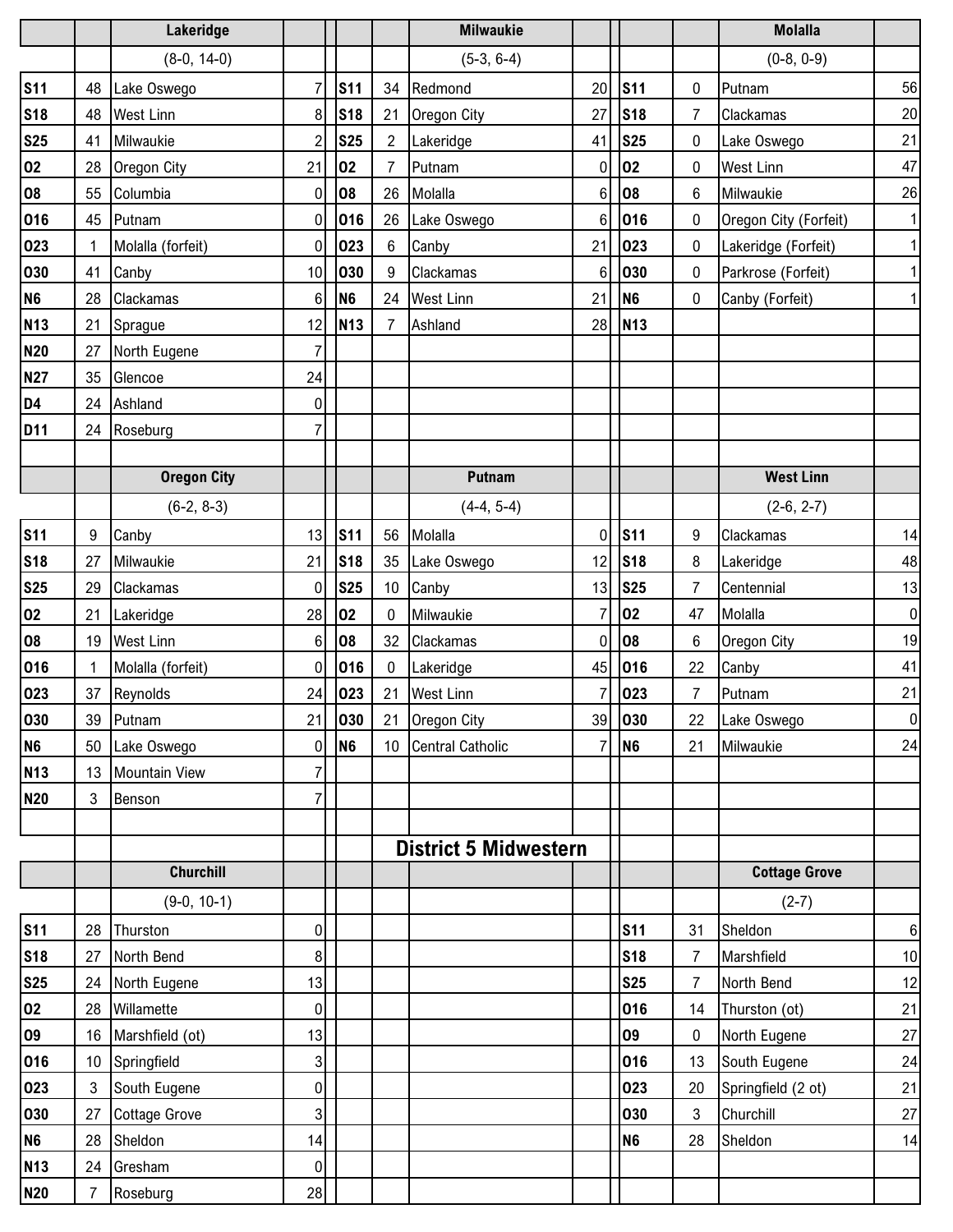|                 |                 | <b>Marshfield</b>    |                |                 |                 | <b>North Bend</b>    |                 |                 |                | <b>North Eugene</b>  |                  |
|-----------------|-----------------|----------------------|----------------|-----------------|-----------------|----------------------|-----------------|-----------------|----------------|----------------------|------------------|
|                 |                 | $(3-6)$              |                |                 |                 | $(6-3, 6-4)$         |                 |                 |                | $(7-2, 8-3)$         |                  |
| <b>S11</b>      | 20              | North Eugene         | 31             | S <sub>11</sub> | 14              | South Eugene         | 13              | <b>S11</b>      | 31             | Marshfield           | 20               |
| <b>S18</b>      | 10              | <b>Cottage Grove</b> |                | <b>S18</b>      | 8               | Churchill            | 27              | <b>S18</b>      | 22             | Springfield          | 24               |
| <b>S25</b>      | 10 <sup>1</sup> | Springfield          | 14             | <b>S25</b>      | 12 <sup>°</sup> | <b>Cottage Grove</b> | $\overline{7}$  | <b>S25</b>      | 13             | Churchill            | 24               |
| 02              | $\overline{7}$  | South Eugene         | 40             | 02              | 6               | North Eugene         | 14              | 02              | 14             | North Bend           | $\,6\,$          |
| 09              | 13              | Churchill (0t)       | 16             | 08              | 0               | Springfield          | $\overline{7}$  | 09              | 27             | <b>Cottage Grove</b> | $\pmb{0}$        |
| 016             | 24              | Sheldon              | 0              | 016             | 7               | Willamette           | $6\phantom{1}6$ | 016             | 41             | Thurston             | 28               |
| 023             | 24              | Thurston             | 21             | 023             | 19              | Sheldon              | $\overline{7}$  | 023             | 26             | Willamette           | $\overline{7}$   |
| 030             | 3               | Willamette           | 12             | 030             | 18              | Thurston             | 13              | 030             | 17             | Sheldon              | 14               |
| <b>N6</b>       | 14              | North Bend           | 15             | N <sub>6</sub>  | 15              | Marshfield           | 14              | N <sub>6</sub>  | 38             | South Eugene         | $\pmb{0}$        |
| <b>N13</b>      |                 |                      |                | <b>N13</b>      | $6\phantom{1}$  | Madison              | 21              | N <sub>13</sub> | 42             | Marshall             | 28               |
|                 |                 |                      |                |                 |                 |                      |                 | <b>N20</b>      | 7              | Lakeridge            | 27               |
|                 |                 |                      |                |                 |                 |                      |                 |                 |                |                      |                  |
|                 |                 |                      |                |                 |                 |                      |                 |                 |                |                      |                  |
|                 |                 | <b>Sheldon</b>       |                |                 |                 | <b>South Eugene</b>  |                 |                 |                | Springfield          |                  |
|                 |                 | $(3-6)$              |                |                 |                 | $(5-4, 6-5)$         |                 |                 |                | $(5-4)$              |                  |
| <b>S11</b>      | 6               | <b>Cottage Grove</b> | 31             | <b>S11</b>      | 6               | <b>Cottage Grove</b> | 31              | <b>S11</b>      | 0              | Willamette           | $\,6\,$          |
| <b>S18</b>      | 40              | Thurston             | 23             | <b>S18</b>      | 40              | Thurston             | 23              | <b>S18</b>      | 24             | North Eugene         | 22               |
| <b>S25</b>      | 12              | Willamette           | 8              | <b>S25</b>      | 12              | Willamette           | 8               | <b>S25</b>      | 14             | Marshfield           | 10               |
| 02              | 26              | Springfield          | 28             | 02              | 26              | Springfield          | 28              | 02              | 28             | Sheldon              | 26               |
| 09              | 12              | South Eugene         | $\overline{7}$ | 09              | 12              | South Eugene         | $\overline{7}$  | 08              | $\overline{7}$ | North Bend           | $\pmb{0}$        |
| 016             | $\mathbf 0$     | Marshfield           | 24             | 016             | $\mathbf 0$     | Marshfield           | 24              | 016             | 3              | Churchill            | 10               |
| 023             | $\overline{7}$  | North Bend           | 19             | 023             | 7               | North Bend           | 19              | 023             | 21             | Cottage Grove (2 ot) | 20               |
| 030             | 14              | North Eugene         | 17             | 030             | 14              | North Eugene         | 17              | 030             | 14             | South Eugene         | 28               |
| <b>N6</b>       | 14              | Churchill            | 28             | N <sub>6</sub>  | 14              | Churchill            | 28              | N <sub>6</sub>  | $\overline{7}$ | Thurston             | 20               |
|                 |                 |                      |                |                 |                 |                      |                 |                 |                |                      |                  |
|                 |                 |                      |                |                 |                 |                      |                 |                 |                |                      |                  |
|                 |                 |                      |                |                 |                 |                      |                 |                 |                |                      |                  |
|                 |                 | <b>Thurston</b>      |                |                 |                 |                      |                 |                 |                | <b>Willamette</b>    |                  |
|                 |                 | $(3-6)$              |                |                 |                 |                      |                 |                 |                | $(2-7)$              |                  |
| <b>S11</b>      | 0               | Churchill            | 28             |                 |                 |                      |                 | <b>S11</b>      | 6              | Springfield          | $\pmb{0}$        |
| <b>S18</b>      | 23              | Sheldon              | 40             |                 |                 |                      |                 | <b>S18</b>      | 14             | South Eugene         | 21               |
| <b>S25</b>      | 8               | South Eugene         | 28             |                 |                 |                      |                 | <b>S25</b>      | 8              | Sheldon              | 12               |
| $\overline{01}$ | 21              | Cottage Grove (ot)   | 14             |                 |                 |                      |                 | 02              | 0              | Churchill            | 28               |
| 09              | $\overline{7}$  | Willamette           | 6              |                 |                 |                      |                 | 09              | 6              | Thurston             | $\overline{7}$   |
| 016             | 28              | North Eugene         | 41             |                 |                 |                      |                 | 016             | $\,6$          | North Bend           | $\boldsymbol{7}$ |
| 023             | 21              | Marshfield           | 24             |                 |                 |                      |                 | 023             | $\overline{7}$ | North Eugene         | 26               |
| 030             | 13              | North Bend           | 18             |                 |                 |                      |                 | 030             | 12             | Marshfield           | 3                |
| N <sub>6</sub>  | 20              | Springfield          | 7              |                 |                 |                      |                 | N <sub>6</sub>  | 12             | <b>Cottage Grove</b> | 21               |
|                 |                 |                      |                |                 |                 |                      |                 |                 |                |                      |                  |
|                 |                 |                      |                |                 |                 |                      |                 |                 |                |                      |                  |
|                 |                 |                      |                |                 |                 |                      |                 |                 |                |                      |                  |
|                 |                 |                      |                |                 |                 |                      |                 |                 |                |                      |                  |
|                 |                 |                      |                |                 |                 |                      |                 |                 |                |                      |                  |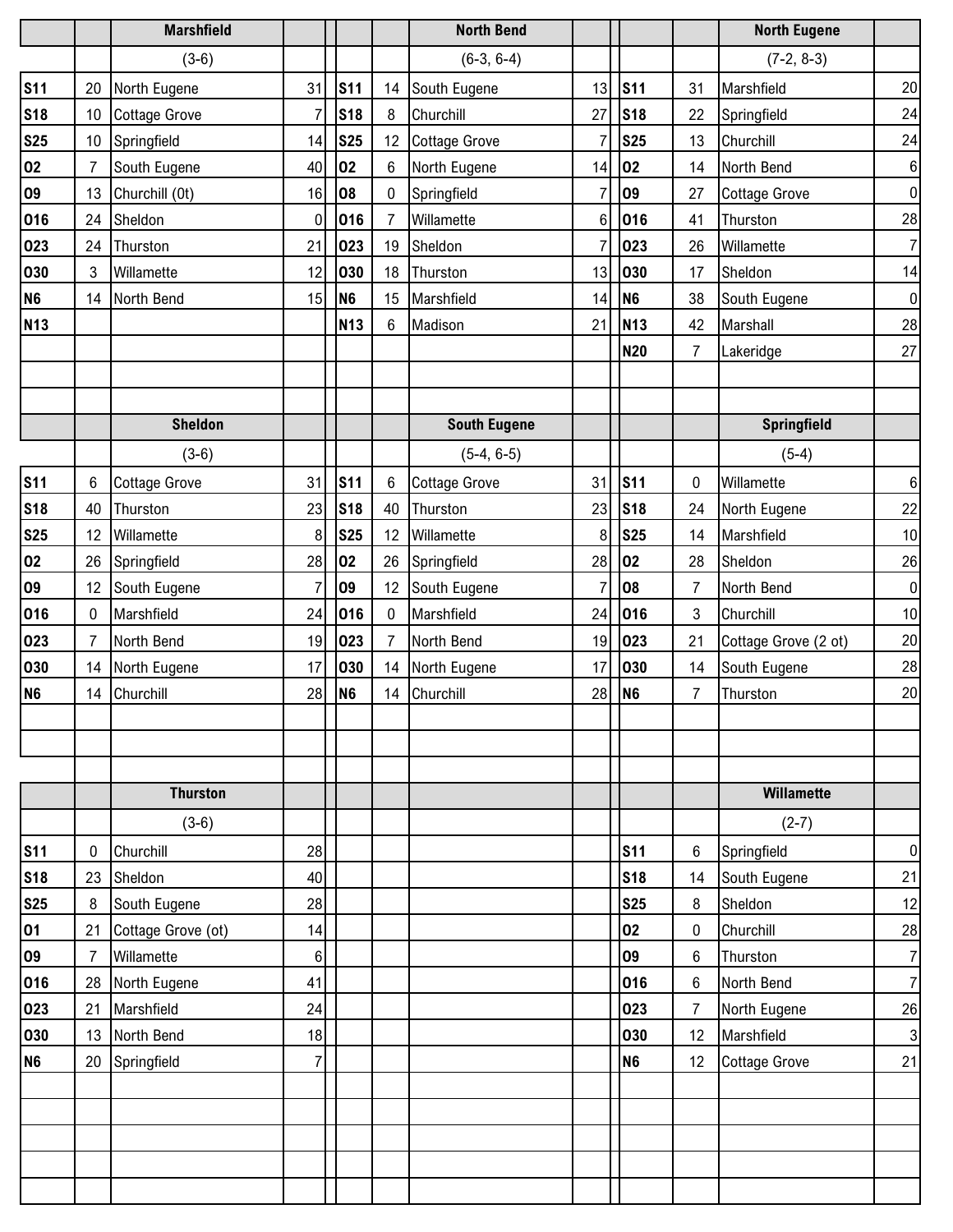|                   |                 |                      |                | <b>District 6 Southern Oregon</b> |                |                    |                |                 |                |                      |                  |
|-------------------|-----------------|----------------------|----------------|-----------------------------------|----------------|--------------------|----------------|-----------------|----------------|----------------------|------------------|
|                   |                 | <b>Ashland</b>       |                |                                   |                |                    |                |                 |                | <b>Crater</b>        |                  |
|                   |                 | $(9-0, 12-1)$        |                |                                   |                |                    |                |                 |                | $(3-6)$              |                  |
| <b>S11</b>        | 40              | Mazama               | 24             |                                   |                |                    |                | <b>S11</b>      | 31             | <b>Hidden Valley</b> | $\boldsymbol{0}$ |
| <b>S18</b>        | 28              | Roseburg             | 24             |                                   |                |                    |                | <b>S18</b>      | 3              | South Medford        | $\overline{7}$   |
| <u>S25</u>        | 22              | Klamath Union        | 21             |                                   |                |                    |                | <b>S25</b>      | $\overline{7}$ | Roseburg             | 28               |
| 02                | 28              | North Medford        | $\mathbf 0$    |                                   |                |                    |                | 02              | 21             | Mazama               | $\overline{7}$   |
| 80                | 6               | Crater               | 0              |                                   |                |                    |                | 08              | 0              | Ashland              | $6\phantom{1}6$  |
| 016               | 21              | <b>Grants Pass</b>   | 7              |                                   |                |                    |                | 016             | 13             | North Medford        | 24               |
| 023               | 21              | South Medford        | 7              |                                   |                |                    |                | 023             | 24             | Klamath Union        | 10               |
| 030               | 13              | Eagle Point          | 12             |                                   |                |                    |                | 030             | $\overline{7}$ | <b>Grants Pass</b>   | 14               |
| <b>N6</b>         | 28              | <b>Hidden Valley</b> | 10             |                                   |                |                    |                | N <sub>6</sub>  | $\mathbf 0$    | Eagle Point          | 14               |
| <b>N13</b>        | 28              | Milwaukie            | 7              |                                   |                |                    |                |                 |                |                      |                  |
| <b>N20</b>        | 25              | Sunset               | 13             |                                   |                |                    |                |                 |                |                      |                  |
| <b>N27</b>        | 14              | Bend                 | 7              |                                   |                |                    |                |                 |                |                      |                  |
| D <sub>4</sub>    | 0               | Lakeridge            | 24             |                                   |                |                    |                |                 |                |                      |                  |
|                   |                 |                      |                |                                   |                |                    |                |                 |                |                      |                  |
|                   |                 |                      |                |                                   |                |                    |                |                 |                |                      |                  |
|                   |                 | <b>Eagle Point</b>   |                |                                   |                | <b>Grants Pass</b> |                |                 |                | <b>Hidden Valley</b> |                  |
|                   |                 | $(5-4)$              |                |                                   |                | $(6-3, 6-4)$       |                |                 |                | $(0-9)$              |                  |
| <b>S11</b>        | 13              | Roseburg             | 14             | <b>S11</b>                        |                | 14 South Medford   | 15             | <b>S11</b>      | 0              | Crater               | 31               |
| <b>S18</b>        | 24              | North Medford        | 0              | <b>S18</b>                        |                | 17 Hidden Valley   | 0              | <b>S18</b>      | 0              | <b>Grants Pass</b>   | 17               |
| <b>S25</b>        | $\mathbf 0$     | <b>Grants Pass</b>   | 10             | <b>S25</b>                        |                | 10 Eagle Point     | 0              | <b>S25</b>      | 6              | South Medford        | 21               |
| 02                |                 | 30 Hidden Valley     | $\mathbf 0$    | 02                                |                | 16 Klamath Union   | $\mathbf 0$    | 02              | 0              | Eagle Point          | 30               |
| 08                |                 | 16 Klamath Union     | 6              | 08                                | $\mathbf 0$    | Roseburg           | $6\phantom{1}$ | 08              | 13             | North Medford        | 33               |
| $\frac{016}{000}$ | 0               | South Medford        | 6              | 016                               | $\overline{7}$ | Ashland            | 21             | 016             | 8              | Klamath Union        | 20               |
| 023               | 35 <sub>o</sub> | Mazama               |                | 023                               |                | 29 North Medford   |                | $0$ 023         | $\pmb{0}$      | Roseburg             | 26               |
| 030               | 12 <sup>°</sup> | Ashland              | 13             | 030                               |                | 14 Crater          | $\overline{7}$ | 030             | $\mathbf 0$    | Mazama               | 14               |
| N <sub>6</sub>    | 14              | Crater               | $\overline{0}$ | N <sub>6</sub>                    |                | 23 Hidden Valley   | $\overline{7}$ | N <sub>6</sub>  | 10             | Ashland              | 28               |
|                   |                 |                      |                | <b>N13</b>                        |                | 14 Lebanon         | 27             |                 |                |                      |                  |
|                   |                 |                      |                |                                   |                |                    |                |                 |                |                      |                  |
|                   |                 |                      |                |                                   |                |                    |                |                 |                |                      |                  |
|                   |                 | <b>Klamath Union</b> |                |                                   |                | <b>Mazama</b>      |                |                 |                | <b>North Medford</b> |                  |
|                   |                 | $(2-7)$              |                |                                   |                | $(3-6)$            |                |                 |                | $(2-7)$              |                  |
| <b>S11</b>        | 23              | North Medford        | 6              | $\sqrt{\text{S}}$ 11              |                | 24 Ashland         | 40             | S <sub>11</sub> | 6              | Klamath Union        | 23               |
| <b>S18</b>        | 9               | Mazama               | 37             | <b>S18</b>                        |                | 37 Klamath Union   | 9              | <b>S18</b>      | 0              | Eagle Point          | 24               |
| <b>S25</b>        | 21              | Ashland              | 22             | <b>S25</b>                        | 9              | North Medford      | 6              | <b>S25</b>      | 6              | Mazama               | 9                |
| 02                | 0               | <b>Grants Pass</b>   | 16             | 02                                | 7              | Crater             | 21             | 02              | 0              | Ashland              | 28               |
| 08                | 6               | <b>Eagle Point</b>   | 16             | 08                                | $\mathbf 0$    | South Medford      | 21             | 08              | 33             | <b>Hidden Valley</b> | 13               |
| 016               | 20              | <b>Hidden Valley</b> | 8              | 016                               | 7              | Roseburg           | 40             | 016             | 24             | Crater               | 13               |
| 023               | 10 <sup>°</sup> | Crater               | 24             | 023                               | $\overline{7}$ | Eagle Point        | 35             | 023             | 0              | <b>Grants Pass</b>   | 29               |
| 030               | $\mathbf 0$     | Roseburg             | 47             | 030                               |                | 14 Hidden Valley   | 0              | 030             | $\pmb{0}$      | South Medford        | 13               |
| N <sub>6</sub>    | 14              | South Medford        | 30             | N <sub>6</sub>                    | 7              | <b>Grants Pass</b> | 23             | N <sub>6</sub>  | $\pmb{0}$      | Roseburg             | 54               |
|                   |                 |                      |                |                                   |                |                    |                |                 |                |                      |                  |
|                   |                 |                      |                |                                   |                |                    |                |                 |                |                      |                  |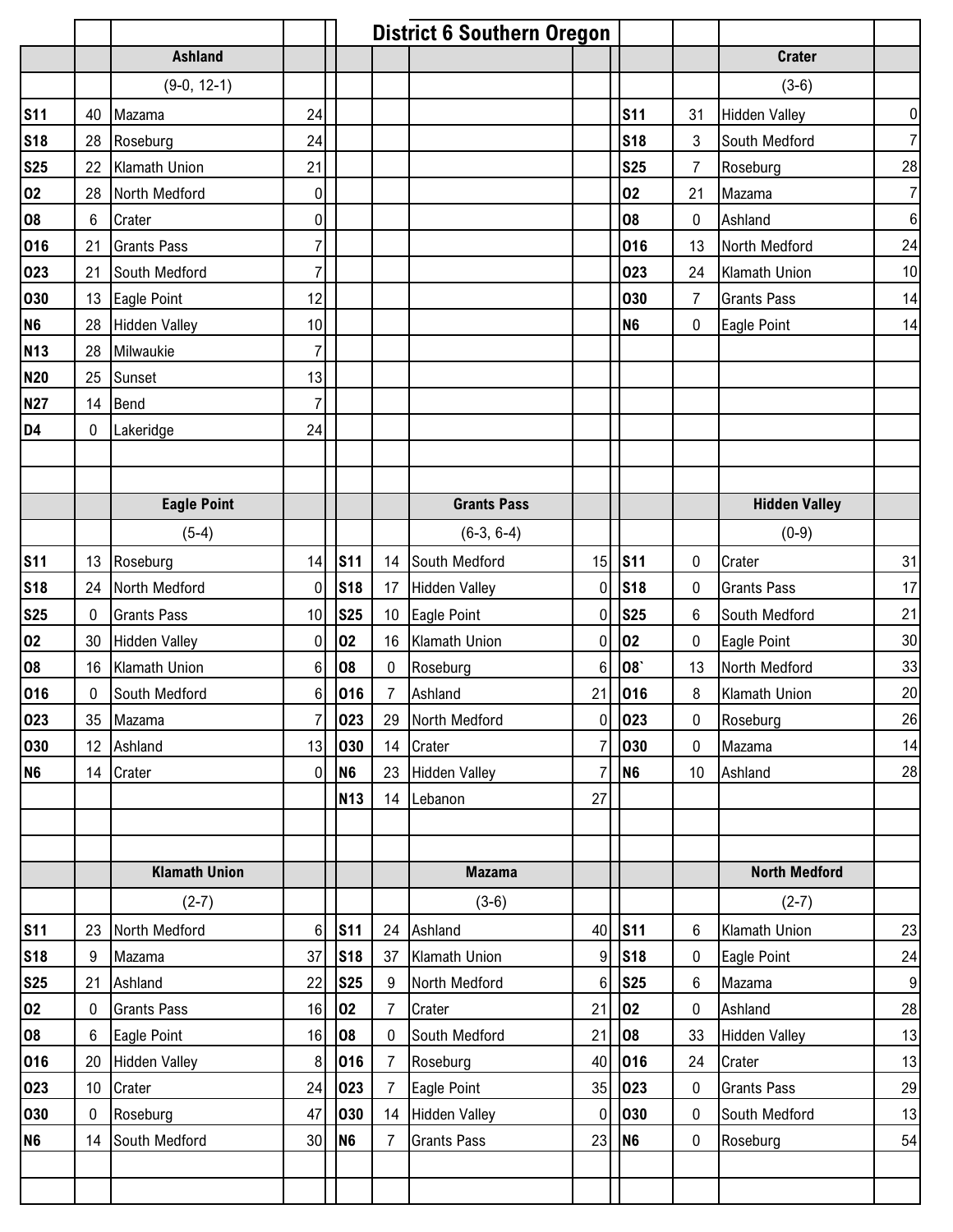|                |                 | <b>Roseburg</b>          |                |                 |              |                       |    |                      |                | <b>South Medford</b> |                |
|----------------|-----------------|--------------------------|----------------|-----------------|--------------|-----------------------|----|----------------------|----------------|----------------------|----------------|
|                |                 | $(7-2, 11-3)$            |                |                 |              |                       |    |                      |                | $(8-1, 11-2)$        |                |
| <b>S11</b>     |                 | 14 Eagle Point           | 13             |                 |              |                       |    | <b>S11</b>           | 15             | <b>Grants Pass</b>   | 14             |
| <b>S18</b>     |                 | 24 Ashland               | 28             |                 |              |                       |    | <b>S18</b>           | $\overline{7}$ | Crater               | $\mathbf{3}$   |
| <b>S25</b>     |                 | 28 Crater                | $\overline{7}$ |                 |              |                       |    | <b>S25</b>           | 21             | <b>Hidden Valley</b> | $\bf 6$        |
| 02             | $\overline{7}$  | South Medford            | 14             |                 |              |                       |    | 02                   | 14             | Roseburg             | $\overline{7}$ |
| 08             | $6\overline{6}$ | <b>Grants Pass</b>       | $\pmb{0}$      |                 |              |                       |    | 08                   | 21             | Mazama               | $\pmb{0}$      |
| 016            | 40              | Mazama                   | $\overline{7}$ |                 |              |                       |    | 016                  | 6              | Eagle Point          | $\pmb{0}$      |
| 023            | 26              | <b>Hidden Valley</b>     | 0              |                 |              |                       |    | 023                  | 7              | Ashland              | 21             |
| 030            | 47              | Klamath Union            | 0              |                 |              |                       |    | 030                  | 13             | North Medford        | $\pmb{0}$      |
| N <sub>6</sub> |                 | 54 North Medford         | $\mathbf 0$    |                 |              |                       |    | N <sub>6</sub>       | 30             | Klamath Union        | 14             |
| <b>N13</b>     |                 | 34 McNary                | 14             |                 |              |                       |    | <b>N13</b>           | 21             | North Salem          | 12             |
| <b>N20</b>     |                 | 28 Churchill             | 7              |                 |              |                       |    | <b>N20</b>           | 14             | South Eugene         | $10$           |
| <b>N27</b>     | 21              | Benson                   | 19             |                 |              |                       |    | <b>N27</b>           | 6              | Canby                | 28             |
| D4             |                 | 14 Canby                 | 13             |                 |              |                       |    |                      |                |                      |                |
| D11            | $\overline{7}$  | Lakeridge                | 24             |                 |              |                       |    |                      |                |                      |                |
|                |                 |                          |                |                 |              | <b>District 7 IMC</b> |    |                      |                |                      |                |
|                |                 | <b>Bend</b>              |                |                 |              |                       |    |                      |                | <b>Crook County</b>  |                |
|                |                 | $(6-0, 9-3)$             |                |                 |              |                       |    |                      |                | $(4-2, 6-4)$         |                |
| <b>S11</b>     | 21              | Gresham                  | $\overline{7}$ |                 |              |                       |    | <b>S11</b>           | 28             | North Valley         | 22             |
| <b>S18</b>     | 12 <sup>°</sup> | <b>Dallas</b>            | 26             |                 |              |                       |    | <b>S18</b>           | 59             | Madras               | $\pmb{0}$      |
| <b>S25</b>     |                 | 48 La Grande             | 19             |                 |              |                       |    | <b>S25</b>           | 43             | Hermiston            | $\overline{7}$ |
| 02             |                 | 35 Crook County          | 6              |                 |              |                       |    | 02                   | 6              | Bend                 | 35             |
| 09             | 51              | Pendleton                | 6              |                 |              |                       |    | 09                   | 48             | La Grande            | 14             |
| 016            |                 | 14 Redmond               | $\pmb{0}$      |                 |              |                       |    | 016                  | $\overline{7}$ | <b>Baker</b>         | 12             |
| 023            | 55              | Hermiston                | 6              |                 |              |                       |    | 023                  | 60             | Pendleton            | 21             |
| 030            | 8               | Borah (ID)               | 21             |                 |              |                       |    | 030                  | 7 <sup>7</sup> | Mountain View        | $17$           |
| <b>N6</b>      | $\overline{7}$  | <b>Mountain View</b>     | 0              |                 |              |                       |    | N <sub>6</sub>       | 9              | Redmond              | $\overline{7}$ |
| <b>N13</b>     | 35              | Beaverton                | $\overline{7}$ |                 |              |                       |    | <b>N13</b>           | $\overline{7}$ | Canby                | 41             |
| <b>N20</b>     | 35              | Madison                  | 13             |                 |              |                       |    |                      |                |                      |                |
| <b>N27</b>     | $\overline{7}$  | Ashland                  | 14             |                 |              |                       |    |                      |                |                      |                |
|                |                 |                          |                |                 |              |                       |    |                      |                |                      |                |
|                |                 | <b>Hermiston</b>         |                |                 |              | La Grande             |    |                      |                | <b>Mountain View</b> |                |
|                |                 | $(1-5, 2-7)$             |                |                 |              | $(0-6, 0-9)$          |    |                      |                | $(5-1, 8-2)$         |                |
|                |                 |                          |                | S <sub>4</sub>  |              | 13 Nampa (ID)         | 20 |                      |                |                      |                |
| <b>S11</b>     | 7               | The Dalles               | 38             | S <sub>11</sub> | $\mathbf{0}$ | <b>Baker</b>          | 26 | $\sqrt{\text{S}}$ 11 | 24             | North Valley         | 10             |
| <b>S18</b>     | 20              | <b>Hood River Valley</b> | $\mathbf 0$    | <b>S17</b>      | 7            | Meridian (ID)         | 49 | <b>S18</b>           | 25             | Henley               | $\pmb{0}$      |
| <b>S25</b>     | $\overline{7}$  | <b>Crook County</b>      | 43             | <b>S25</b>      | 19           | Bend                  | 48 | <b>S25</b>           | 28             | Hudson's Bay (WA)    | 27             |
| 02             | 14              | <b>Mountain View</b>     | 27             | 02              | 12           | Redmond               | 39 | 02                   | 27             | Hermiston            | 14             |
| 09             | $\mathbf 0$     | Sunnyside (WA)           | 41             | 09              |              | 14 Crook County       | 48 | 09                   | 21             | Redmond (ot)         | 20             |
| 016            | 17              | La Grande                | 12             | 016             |              | 12 Hermiston          | 17 | 016                  | 56             | Pendleton            | 24             |
| 023            | 6               | Bend                     | 55             | 023             | $\mathbf 0$  | <b>Mountain View</b>  | 49 | 023                  | 49             | La Grande            | $\pmb{0}$      |
| 030            | 6               | Redmond                  | 45             | 030             |              | 12 Pendleton          | 28 | 030                  | 17             | <b>Crook County</b>  | $\overline{7}$ |
| <b>N6</b>      | $\mathbf 0$     | Pendleton                | 27             | N <sub>6</sub>  |              |                       |    | N <sub>6</sub>       | 0              | Bend                 | $\overline{7}$ |
|                |                 |                          |                |                 |              |                       |    | <b>N13</b>           | $\overline{7}$ | Oregon City          | 13             |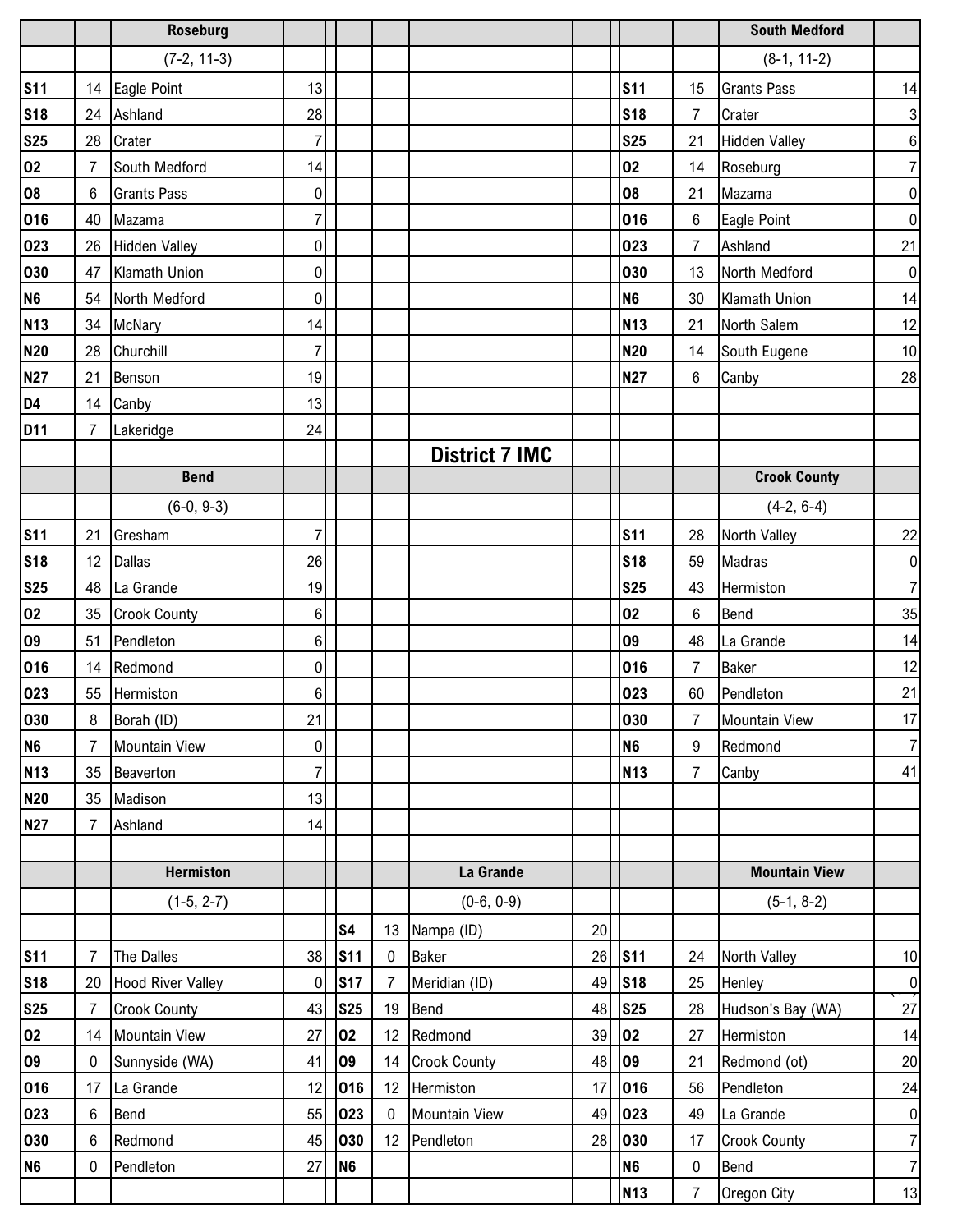|                 |                 | <b>Pendleton</b>       |                 |                      |          |                          |                |                |                | <b>Redmond</b>         |                  |
|-----------------|-----------------|------------------------|-----------------|----------------------|----------|--------------------------|----------------|----------------|----------------|------------------------|------------------|
|                 |                 | $(2-4, 3-6)$           |                 |                      |          |                          |                |                |                | $(3-3, 4-5)$           |                  |
| <b>S11</b>      | 0               | <b>Dallas</b>          | 30 <sup>1</sup> |                      |          |                          |                | <b>S11</b>     | 20             | Milwaukie              | 34               |
| <b>S18</b>      | 28              | Ontario                | 26              |                      |          |                          |                | <b>S18</b>     | 41             | Henley                 | $\boldsymbol{9}$ |
| <b>S25</b>      | $\overline{7}$  | Redmond                | 36              |                      |          |                          |                | <b>S25</b>     | 36             | Pendleton              | $\overline{7}$   |
| 02              | $\mathbf 0$     | Boise (ID)             | 49              |                      |          |                          |                | 02             | 39             | La Grande              | 12               |
| 09              | 6               | <b>Bend</b>            | 51              |                      |          |                          |                | 09             | 20             | Mountain View (ot)     | 21               |
| 016             | 24              | <b>Mountain View</b>   | 56              |                      |          |                          |                | 016            | 0              | Bend                   | 14               |
| 023             | 21              | <b>Crook County</b>    | 60              |                      |          |                          |                | 023            | 14             | South Umpqua           | 24               |
| 030             | 28              | La Grande              | 12              |                      |          |                          |                | 030            | 45             | Hermiston              | $\,6\,$          |
| N <sub>6</sub>  | 27              | Hermiston              | 0               |                      |          |                          |                | N <sub>6</sub> | 7              | <b>Crook County</b>    | $\overline{9}$   |
|                 |                 |                        |                 |                      |          |                          |                |                |                |                        |                  |
|                 |                 |                        |                 |                      |          |                          |                |                |                |                        |                  |
|                 |                 |                        |                 |                      |          | <b>District 8 Valley</b> |                |                |                |                        |                  |
|                 |                 | <b>Corvallis</b>       |                 |                      |          |                          |                |                |                | <b>Crescent Valley</b> |                  |
|                 |                 | $(4-5)$                |                 |                      |          |                          |                |                |                | $(2-7)$                |                  |
| <b>S11</b>      | $\overline{7}$  | North Salem            | 27              |                      |          |                          |                | <b>S11</b>     | 20             | Sprague                | 26               |
| <b>S18</b>      | $\mathbf 0$     | South Salem            | 12              |                      |          |                          |                | <b>S18</b>     | 8              | North Salem            | 28               |
| <b>S25</b>      | 18              | McKay                  | 14              |                      |          |                          |                | <b>S25</b>     | 6              | McNary                 | 33               |
| 02              | 27              | South Albany           | 14              |                      |          |                          |                | 02             | 13             | <b>West Albany</b>     | $\boldsymbol{6}$ |
| 09              | $\mathbf 0$     | Sprague                | 30 <sup>1</sup> |                      |          |                          |                | 08             | 6              | Lebanon                | 35               |
| 016             | 28              | <b>Crescent Valley</b> | 12              |                      |          |                          |                | 016            | 12             | Corvallis              | 28               |
| 023             | 13              | <b>McNary</b>          | 42              |                      |          |                          |                | 023            | 0              | South Salem            | 28               |
| 030             | 12 <sup>°</sup> | <b>West Albany</b>     | $\overline{7}$  |                      |          |                          |                | 030            | 12             | McKay                  | 14               |
| N <sub>6</sub>  | 6               | Lebanon                | 21              |                      |          |                          |                | N <sub>6</sub> | 9              | South Albany           | $\,6\,$          |
|                 |                 |                        |                 |                      |          |                          |                |                |                |                        |                  |
|                 |                 |                        |                 |                      |          |                          |                |                |                |                        |                  |
|                 |                 | Lebanon                |                 |                      |          | <b>McKay</b>             |                |                |                | <b>McNary</b>          |                  |
|                 |                 | $(9-0, 10-1)$          |                 |                      |          | $(3-6)$                  |                |                |                | $(6-3, 6-4)$           |                  |
| <b>S11</b>      | $\overline{7}$  | South Salem            | 6 <sup>1</sup>  | $\sqrt{\text{S}}$ 11 | 6        | <b>West Albany</b>       | 14             | <b>S11</b>     | 19             | South Albany           | $\,6\,$          |
| <b>S18</b>      | 34              | McKay                  | 20              | <b>S18</b>           | 20       | Lebanon                  | 34             | <b>S18</b>     | 24             | Sprague                | $\boldsymbol{6}$ |
| <b>S25</b>      | 41              | South Albany           | $\overline{0}$  | <b>S25</b>           | 14       | Corvallis                | 18             | <b>S25</b>     | 33             | <b>Crescent Valley</b> | $\,6$            |
| $\overline{02}$ | 24              | Sprague                | 6 <sup>1</sup>  | 02                   | 7        | South Salem              | 32             | 02             | 31             | North Salem            | 14               |
| 08              |                 | 35 Crescent Valley     | $6 \mid$        | 08                   | 20       | North Salem              | 44             | 08             | 43             | <b>West Albany</b>     | 33               |
| 016             | 17              | McNary                 | $\overline{7}$  | 016                  | 42       | South Albany             | 32             | 016            | $\overline{7}$ | Lebanon                | 17               |
| 023             | 22              | <b>West Albany</b>     | 15              | 023                  | $\bf{0}$ | Sprague                  | 21             | 023            | 42             | Corvallis              | 13               |
| 030             | 23              | North Salem            | $\overline{7}$  | 030                  |          | 14 Crescent Valley       | 12             | 030            | 3              | South Salem            | 18               |
| <b>N6</b>       | 21              | Corvallis              | 6 <sup>1</sup>  | N <sub>6</sub>       |          | 14 McNary                | $\overline{7}$ | N <sub>6</sub> | $\overline{7}$ | McKay                  | 14               |
| <b>N13</b>      | 27              | <b>Grants Pass</b>     | 14              | <b>N13</b>           |          |                          |                | <b>N13</b>     | 14             | Roseburg               | 34               |
| <b>N20</b>      | $\overline{7}$  | Glencoe                | 24              |                      |          |                          |                |                |                |                        |                  |
|                 |                 |                        |                 |                      |          |                          |                |                |                |                        |                  |
|                 |                 |                        |                 |                      |          |                          |                |                |                |                        |                  |
|                 |                 |                        |                 |                      |          |                          |                |                |                |                        |                  |
|                 |                 |                        |                 |                      |          |                          |                |                |                |                        |                  |
|                 |                 |                        |                 |                      |          |                          |                |                |                |                        |                  |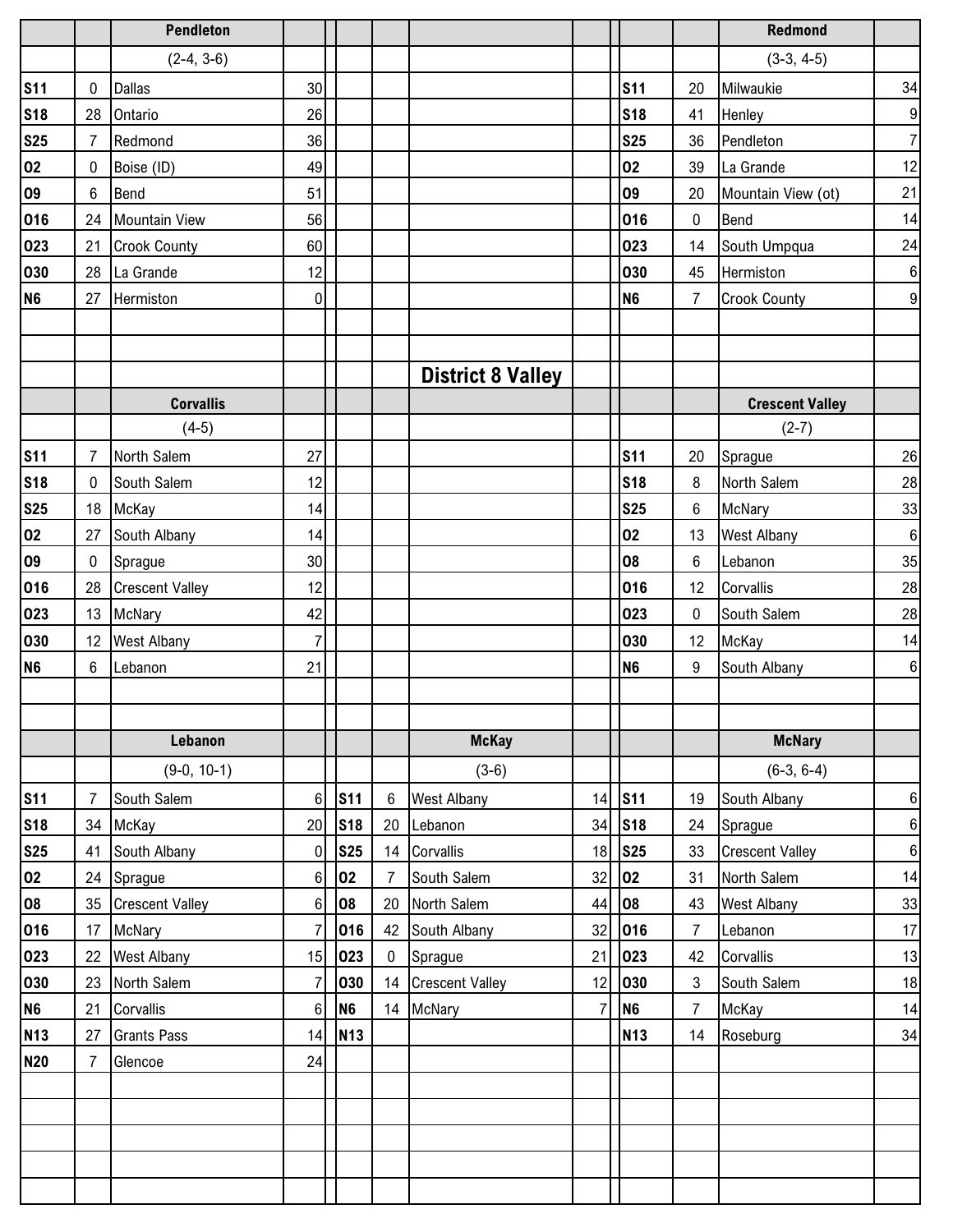|                          |                | <b>North Salem</b>     |                |                |                  | <b>South Albany</b>                                |                |                |                | <b>South Salem</b>     |                  |
|--------------------------|----------------|------------------------|----------------|----------------|------------------|----------------------------------------------------|----------------|----------------|----------------|------------------------|------------------|
|                          |                | $(6-3, 6-4)$           |                |                |                  | $(1-8)$                                            |                |                |                | $(5-4)$                |                  |
| <b>S11</b>               | 27             | Corvallis              | $\overline{7}$ | <b>S11</b>     | $\boldsymbol{6}$ | <b>McNary</b>                                      | 19             | <b>S11</b>     | 6              | Lebanon                | $\overline{7}$   |
| <b>S18</b>               | 28             | <b>Crescent Valley</b> | 8              | <b>S18</b>     | 8                | <b>West Albany</b>                                 | 21             | <b>S18</b>     | 12             | Corvallis              | $\pmb{0}$        |
| <b>S25</b>               | $\overline{7}$ | South Salem            | 18             | <b>S25</b>     | $\mathbf 0$      | Lebanon                                            | 41             | <b>S25</b>     | 18             | North Salem            | $\overline{7}$   |
| $\overline{\mathbf{02}}$ | 14             | McNary                 | 31             | 02             |                  | 14 Corvallis                                       | 27             | $ _{02}$       | 32             | McKay                  | $\overline{7}$   |
| 08                       | 44             | McKay                  | 20             | 08             | 18               | South Salem                                        | $\overline{7}$ | 08             | $\overline{7}$ | South Albany           | 18               |
| 016                      | 19             | <b>West Albany</b>     | 15             | 016            |                  | 32 McKay                                           | 42             | 016            | 17             | Sprague                | 20               |
| 023                      | 38             | South Albany           | $\overline{0}$ | 023            | $\mathbf 0$      | North Salem                                        | 38             | 023            | 28             | <b>Crescent Valley</b> | $\pmb{0}$        |
| 030                      | $\overline{7}$ | Lebanon                | 23             | 030            | $\mathbf 0$      | Sprague                                            | 33             | 030            | 18             | <b>McNary</b>          | $\overline{3}$   |
| <b>N6</b>                | 28             | Sprague                | 21             | N <sub>6</sub> | 6                | <b>Crescent Valley</b>                             | 9              | N <sub>6</sub> | 9              | <b>West Albany</b>     | 13               |
| <b>N13</b>               | 12             | South Medford          | 21             |                |                  |                                                    |                |                |                |                        |                  |
|                          |                |                        |                |                |                  |                                                    |                |                |                |                        |                  |
|                          |                |                        |                |                |                  |                                                    |                |                |                |                        |                  |
|                          |                | <b>Sprague</b>         |                |                |                  |                                                    |                |                |                | <b>West Albany</b>     |                  |
|                          |                | $(5-4)$                |                |                |                  |                                                    |                |                |                | $(4-5)$                |                  |
| <b>S11</b>               | $\overline{7}$ | North Salem            | 23             |                |                  |                                                    |                | <b>S11</b>     | 14             | McKay                  | $\boldsymbol{6}$ |
| <b>S18</b>               | 14             | Corvallis              | 35             |                |                  |                                                    |                | <b>S18</b>     | 21             | South Albany           | $\,8\,$          |
| <b>S25</b>               | 14             | <b>West Albany</b>     | 35             |                |                  |                                                    |                | <b>S25</b>     | 14             | Sprague                | 10               |
| 02                       | 6              | Lebanon                | 48             |                |                  |                                                    |                | 02             | 6              | <b>Crescent Valley</b> | 13               |
| 09                       | 23             | <b>McNary</b>          | 30             |                |                  |                                                    |                | 08             | 33             | McNary                 | 43               |
| 016                      | 22             | <b>Crescent Valley</b> | 37             |                |                  |                                                    |                | 016            | 15             | North Salem            | 19               |
| 023                      | 49             | South Albany           | 19             |                |                  |                                                    |                | 023            | 15             | Lebanon                | 22               |
| 030                      | 27             | South Salem            | 41             |                |                  |                                                    |                | 030            | $\overline{7}$ | Corvallis              | 12               |
| N <sub>6</sub>           | 19             | McKay                  | 21             |                |                  |                                                    |                | N <sub>6</sub> | 13             | South Salem            | $\boldsymbol{9}$ |
|                          |                |                        |                |                |                  |                                                    |                |                |                |                        |                  |
|                          |                |                        |                |                |                  |                                                    |                |                |                |                        |                  |
|                          |                |                        |                |                |                  | <b>1986 Class AA Football Schedules and Scores</b> |                |                |                |                        |                  |
|                          |                |                        |                |                |                  | <b>District 1 Cowapa League</b>                    |                |                |                |                        |                  |
|                          |                | <b>Astoria</b>         |                |                |                  |                                                    |                |                |                | <b>Clatskanie</b>      |                  |
|                          |                | $(0-6, 0-9)$           |                |                |                  |                                                    |                |                |                | $(2-4, 3-5)$           |                  |
| <b>S11</b>               | 3              | Coquille               | 7              |                |                  |                                                    |                | <b>S13</b>     | 16             | <b>Banks</b>           | $\boldsymbol{6}$ |
| <b>S18</b>               | 12             | The Dalles             | 41             |                |                  |                                                    |                | <b>S18</b>     | 12             | Castle Rock (WA)       | 14               |
| <b>S25</b>               | 13             | Scappoose              | 47             |                |                  |                                                    |                | <b>S25</b>     | 7              | Seaside                | 30               |
| 02                       | 7              | Tillamook              | 44             |                |                  |                                                    |                | 03             | 7              | Scappoose              | 12               |
| 08                       | 0              | Rainier                | 35             |                |                  |                                                    |                | 010            | 7              | Tillamook              | 49               |
| 016                      | 6              | St. Helens             | 48             |                |                  |                                                    |                | 016            | 14             | Rainier                | 10               |
| 023                      | 6              | Estacada               | 13             |                |                  |                                                    |                | 024            | 13             | St. Helens             | 47               |
| 030                      | 7              | Clatskanie             | 35             |                |                  |                                                    |                | 030            | 35             | Astoria                | $\overline{7}$   |
| <b>N6</b>                | 6              | Seaside                | 42             |                |                  |                                                    |                | <b>N6</b>      | 34             | La Salle               | 12               |
|                          |                |                        |                |                |                  |                                                    |                |                |                |                        |                  |
|                          |                |                        |                |                |                  |                                                    |                |                |                |                        |                  |
|                          |                |                        |                |                |                  |                                                    |                |                |                |                        |                  |
|                          |                |                        |                |                |                  |                                                    |                |                |                |                        |                  |
|                          |                |                        |                |                |                  |                                                    |                |                |                |                        |                  |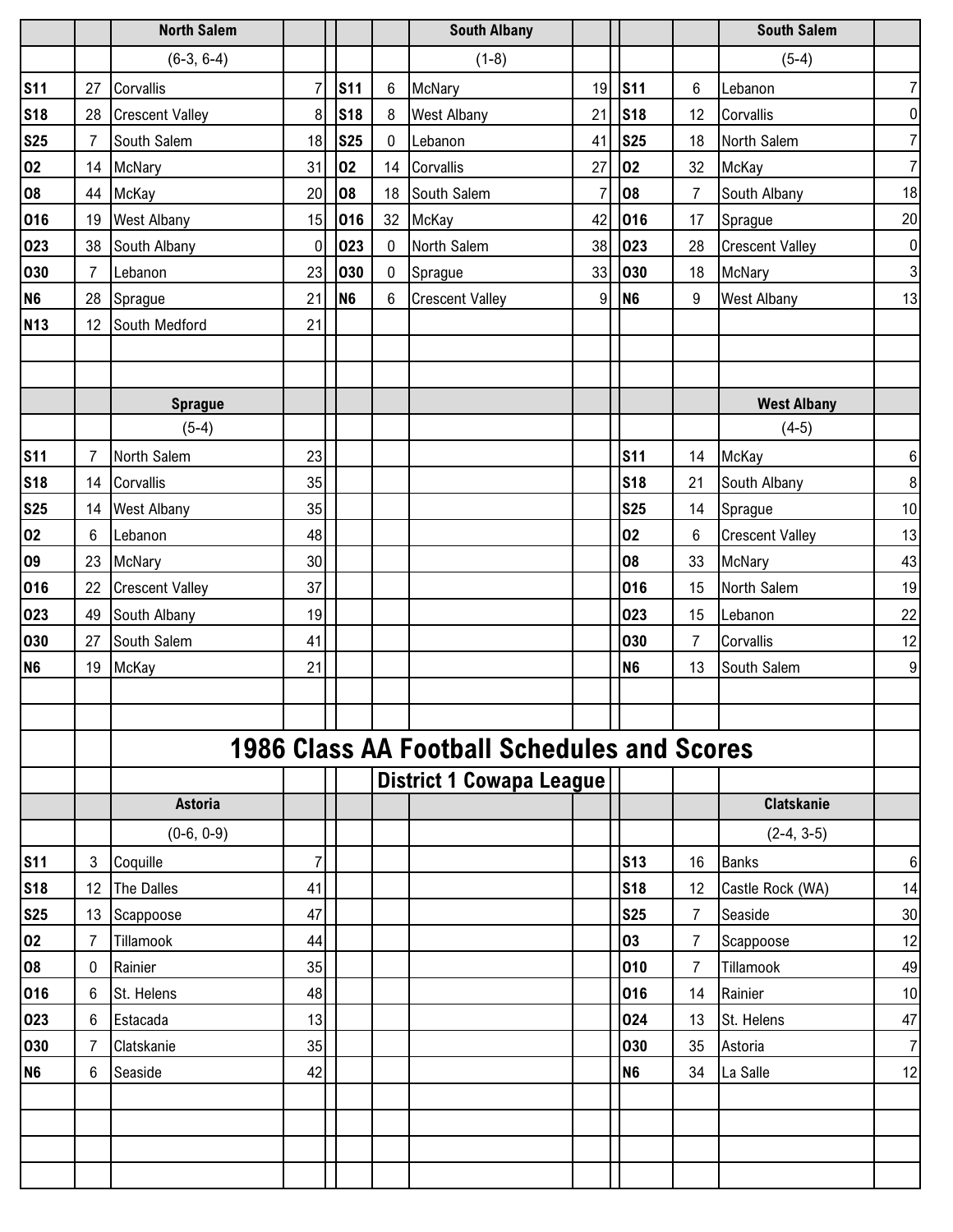|                          |                  | Rainier                  |                |                |    | <b>St. Helens</b>            |             |                |        | <b>Scappoose</b>         |                |
|--------------------------|------------------|--------------------------|----------------|----------------|----|------------------------------|-------------|----------------|--------|--------------------------|----------------|
|                          |                  | $(1-5, 1-8)$             |                |                |    | $(5-1, 8-1)$                 |             |                |        | $(3-3, 5-4)$             |                |
| <b>S11</b>               | 8                | Cascade                  | 22             | <b>S11</b>     | 41 | Silverton                    | 0           | <b>S11</b>     | 30     | Estacada                 | $\pmb{0}$      |
| <b>S18</b>               | 16               | Woodland (WA)            | 27             | <b>S18</b>     | 14 | Richmond-BC                  | 0           | <b>S18</b>     | 13     | La Salle                 | $\pmb{0}$      |
| <b>S25</b>               | 14               | The Dalles               | 76             | <b>S25</b>     | 15 | Tillamook                    | 6           | <b>S25</b>     | 47     | Astoria                  | 13             |
| 02                       | $6\overline{6}$  | St. Helens               | 48             | 02             | 48 | Rainier                      | 6           | 03             | 12     | Clatskanie               | $\overline{7}$ |
| 08                       |                  | 35 Astoria               | 0              | 08             | 37 | <b>Banks</b>                 | $\mathbf 0$ | 09             | 8      | Seaside                  | 28             |
| 016                      | 10 <sup>°</sup>  | Clatskanie               | 14             | 016            | 48 | Astoria                      | 6           | 016            | 14     | <b>Hood River Valley</b> | 18             |
| 023                      | 6                | Seaside                  | 27             | 024            | 47 | Clatskanie                   | 13          | 023            | 0      | Tillamook                | 24             |
| 030                      | 15               | Scappoose                | 18             | 030            | 8  | Seaside                      | 16          | 030            | 18     | Rainier                  | 15             |
| N <sub>6</sub>           | 16               | Tillamook                | 38             | N <sub>6</sub> | 35 | Scappoose (ot)               | 29          | N <sub>6</sub> | 29     | St. Helens (ot)          | 35             |
|                          |                  |                          |                |                |    |                              |             |                |        |                          |                |
|                          |                  |                          |                |                |    |                              |             |                |        |                          |                |
|                          |                  | <b>Seaside</b>           |                |                |    |                              |             |                |        | <b>Tillamook</b>         |                |
|                          |                  | $(5-1, 8-3)$             |                |                |    |                              |             |                |        | $(5-1, 6-4)$             |                |
| <b>S11</b>               |                  | 12 Sweet Home            | 57             |                |    |                              |             | <b>S11</b>     | 14     | Gladstone                | 28             |
| <b>S18</b>               |                  | $52$ Taft                | 0              |                |    |                              |             | <b>S18</b>     | 14     | Central                  | 28             |
| <b>S25</b>               | 30               | Clatskanie               | $\overline{7}$ |                |    |                              |             | <b>S25</b>     | 6      | St. Helens               | 15             |
| 02                       | 20               | Gladstone                | 6 <sup>1</sup> |                |    |                              |             | 02             | 44     | Astoria                  | $\overline{7}$ |
| 09                       | 28               | Scappoose                | 8 <sup>1</sup> |                |    |                              |             | 08             | 49     | Clatskanie               | $\overline{7}$ |
| 016                      | $\mathbf 0$      | Tillamook                | 35             |                |    |                              |             | 016            | 35     | Seasidre                 | $\pmb{0}$      |
| 023                      | 27               | Rainier                  | 6 <sup>1</sup> |                |    |                              |             | 023            | 24     | Scappoose                | $\pmb{0}$      |
| 030                      |                  | 16 St. Helens            | 8 <sup>1</sup> |                |    |                              |             | 030            | 42     | Sherwood                 | 13             |
| N <sub>6</sub>           |                  | 42 Astoria               | 6 <sup>1</sup> |                |    |                              |             | N <sub>6</sub> | 38     | Rainier                  | 16             |
| <b>N13</b>               | 20               | Newport                  | $\overline{0}$ |                |    |                              |             |                |        |                          |                |
| <b>N20</b>               | 23               | Ontario                  | 35             |                |    |                              |             |                |        |                          |                |
|                          |                  |                          |                |                |    |                              |             |                |        |                          |                |
|                          |                  |                          |                |                |    |                              |             |                |        |                          |                |
|                          |                  | <b>Banks</b>             |                |                |    | <b>District 2 Tri-Valley</b> |             |                |        | <b>Estacada</b>          |                |
|                          |                  | $(3-3, 3-6)$             |                |                |    |                              |             |                |        | $(1-5, 1-8)$             |                |
|                          |                  |                          |                |                |    |                              |             | <b>S11</b>     |        |                          | 30             |
| <b>S13</b><br><b>S18</b> | 6<br>$\mathbf 0$ | Clatskanie<br>Cascade    | 16<br>20       |                |    |                              |             | <b>S18</b>     | 0<br>6 | Scappoose<br>Silverton   | 20             |
| <b>S25</b>               | 14               | Sherwood                 | 7              |                |    |                              |             | <b>S25</b>     | 0      | La Salle                 | 28             |
| 02                       | 0                | <b>Hood River Valley</b> | 21             |                |    |                              |             | 02             | 0      | Sherwood                 | 20             |
| 08                       | $\mathbf 0$      | St. Helens               | 37             |                |    |                              |             | 08             | 6      | Gladstone                | 38             |
| 016                      | $\overline{7}$   | La Salle                 | 22             |                |    |                              |             | 016            | 6      | The Dalles               | 48             |
| 023                      | 19               | The Dalles               | 14             |                |    |                              |             | 023            | 13     | Astoria                  | $\,6$          |
| 030                      |                  | 14 Estacada              | 6 <sup>1</sup> |                |    |                              |             | 030            | 6      | <b>Banks</b>             | 14             |
| N <sub>6</sub>           | 0                | Gladstone                | 27             |                |    |                              |             | N <sub>6</sub> | 0      | <b>Hood River Valley</b> | 33             |
|                          |                  |                          |                |                |    |                              |             |                |        |                          |                |
|                          |                  |                          |                |                |    |                              |             |                |        |                          |                |
|                          |                  |                          |                |                |    |                              |             |                |        |                          |                |
|                          |                  |                          |                |                |    |                              |             |                |        |                          |                |
|                          |                  |                          |                |                |    |                              |             |                |        |                          |                |
|                          |                  |                          |                |                |    |                              |             |                |        |                          |                |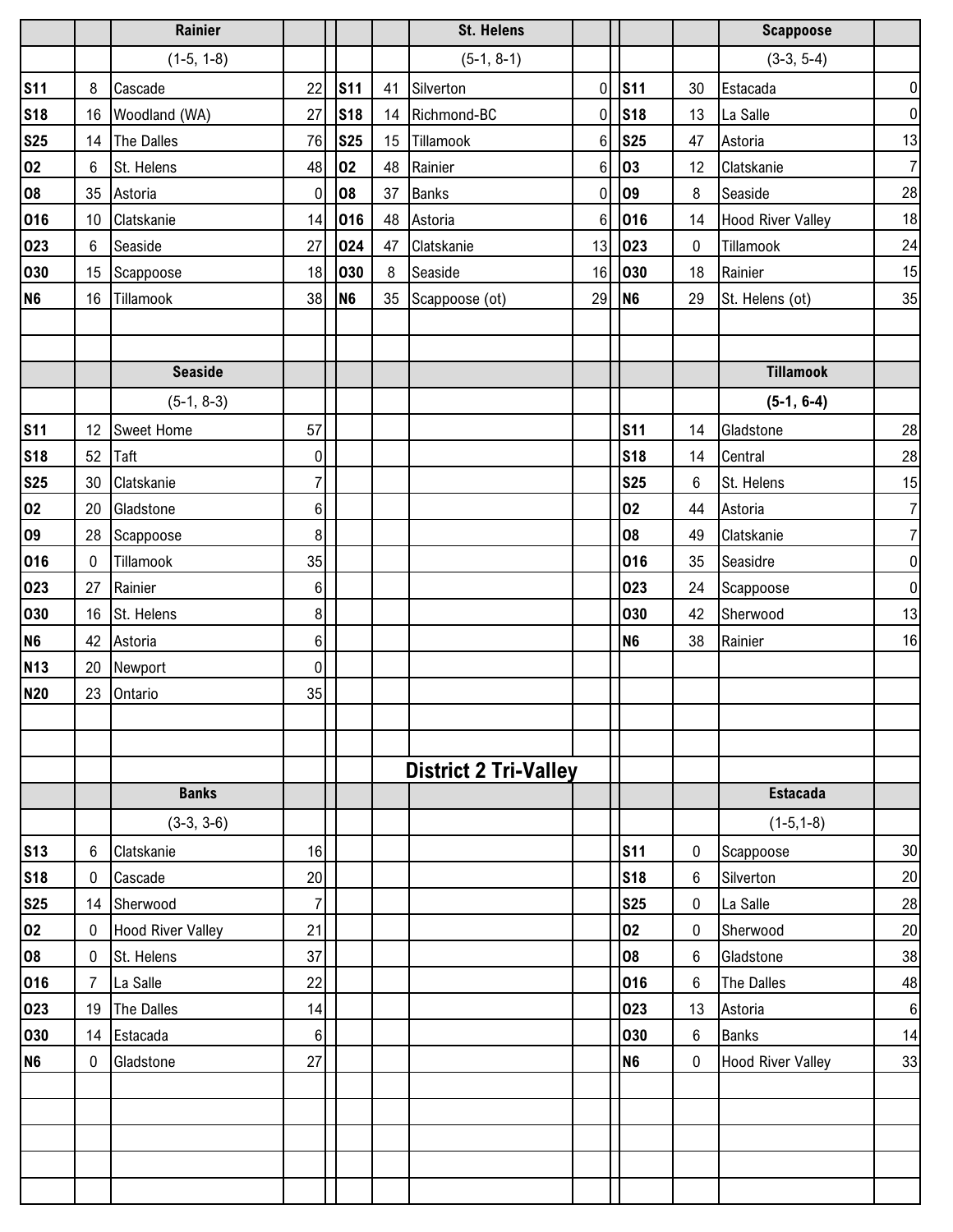|                |                 | <b>Gladstone</b>         |                |                |                  | <b>Hood River Valley</b>   |                 |                |                | La Salle                 |                  |
|----------------|-----------------|--------------------------|----------------|----------------|------------------|----------------------------|-----------------|----------------|----------------|--------------------------|------------------|
|                |                 | $(6-0, 10-2)$            |                |                |                  | $(4-2, 6-3)$               |                 |                |                | $(2-4, 3-6)$             |                  |
| <b>S11</b>     | 28              | Tillamook                | 14             | <b>S11</b>     |                  | 14 Madras                  | $6\phantom{1}6$ | <b>S11</b>     | 8              | Woodburn                 | $\overline{7}$   |
| <b>S18</b>     | 40              | Woodburn                 | 14             | <b>S18</b>     | $\boldsymbol{0}$ | Hermiston                  | 20              | <b>S18</b>     | 0              | Scappoose                | 13               |
| <b>S25</b>     |                 | 28 Hood River Valley     | $\mathbf 0$    | <b>S25</b>     | $\mathbf 0$      | Gladstone                  | 28              | <b>S25</b>     | 28             | Estacada                 | $\boldsymbol{0}$ |
| 02             | $6\overline{6}$ | Seaside                  | 20             | 02             | 21               | <b>Banks</b>               | $\mathbf 0$     | 02             | 8              | <b>The Dalles</b>        | 10               |
| 08             |                 | 38 Estacada              | 6              | 08             | 13               | The Dalles                 | 24              | $ 09\rangle$   | 13             | Sherwood                 | 28               |
| 016            |                 | 14 Sherwood              | 8              | 016            |                  | 18 Scappoose               | 14              | 016            | 22             | <b>Banks</b>             | $\overline{7}$   |
| 023            |                 | 26 La Salle              | 14             | 023            |                  | 14 Sherwood                | $\overline{7}$  | 023            | 14             | Gladstone                | 26               |
| 030            |                 | 38 The Dalles            | $6\phantom{.}$ | 030            |                  | 25 La Salle                | 12              | 030            | 12             | <b>Hood River Valley</b> | 25               |
| N <sub>6</sub> |                 | 27 Banks                 | $\mathbf 0$    | N <sub>6</sub> |                  | 33 Estacada                | $\overline{0}$  | N <sub>6</sub> | 12             | Clatskanie               | 34               |
| <b>N13</b>     | 21              | Tillamook                | 14             |                |                  |                            |                 |                |                |                          |                  |
| <b>N20</b>     | 21              | Central                  | 6              |                |                  |                            |                 |                |                |                          |                  |
| <b>N27</b>     | 14              | <b>Sweet Home</b>        | 48             |                |                  |                            |                 |                |                |                          |                  |
|                |                 |                          |                |                |                  |                            |                 |                |                |                          |                  |
|                |                 |                          |                |                |                  |                            |                 |                |                |                          |                  |
|                |                 | Sherwood                 |                |                |                  |                            |                 |                |                | <b>The Dalles</b>        |                  |
|                |                 | $(2-4, 4-5)$             |                |                |                  |                            |                 |                |                | $(4-2, 7-3)$             |                  |
| <b>S11</b>     |                 | 13 North Marion          | $\pmb{0}$      |                |                  |                            |                 | <b>S11</b>     | 39             | Hermiston                | $\overline{7}$   |
| <b>S18</b>     | 19              | Yamhill-Carlton          | 6              |                |                  |                            |                 | <b>S18</b>     | 41             | Astoria                  | 12               |
| <b>S25</b>     | $\overline{7}$  | <b>Banks</b>             | 14             |                |                  |                            |                 | <b>S25</b>     | 76             | Rainier                  | 14               |
| 02             | 20              | Estacada                 | 0              |                |                  |                            |                 | 02             | 10             | La Salle                 | 8                |
| 09             |                 | 28 La Salle              | 13             |                |                  |                            |                 | 08             | 24             | <b>Hood River Valley</b> | 13               |
| 016            | 8               | Gladstone                | 14             |                |                  |                            |                 | 016            | 48             | Estacada                 | $6\phantom{1}6$  |
| 023            | $\overline{7}$  | <b>Hood River Valley</b> | 14             |                |                  |                            |                 | 023            | 14             | <b>Banks</b>             | 19               |
| 030            | 13              | Tillamook                | 42             |                |                  |                            |                 | 030            | 6              | Gladstone                | 38               |
| N <sub>6</sub> |                 | 21 The Dalles            | 47             |                |                  |                            |                 | N <sub>6</sub> | 47             | Sherwood                 | 21               |
|                |                 |                          |                |                |                  |                            |                 | <b>N13</b>     | 14             | Ontario                  | 38               |
|                |                 |                          |                |                |                  |                            |                 |                |                |                          |                  |
|                |                 |                          |                |                |                  |                            |                 |                |                |                          |                  |
|                |                 |                          |                |                |                  | <b>District 3 Far West</b> |                 |                |                |                          |                  |
|                |                 | <b>Bandon</b>            |                |                |                  | <b>Brookings-Harbor</b>    |                 |                |                | Coquille                 |                  |
|                |                 | $(1-6, 1-8)$             |                |                |                  | $(2-5, 3-6)$               |                 |                |                | $(2-5, 4-5)$             |                  |
|                |                 |                          |                | S <sub>4</sub> | 12 <sup>12</sup> | <b>Illinois Valley</b>     | 0               |                |                |                          |                  |
| <b>S13</b>     | 6               | Rogue River              | 12             | <b>S11</b>     | 14               | Del Norte (CA)             | 29              | <b>S11</b>     | $\overline{7}$ | Astoria                  | 3                |
| <b>S18</b>     | 0               | Waldport                 | 12             | <b>S18</b>     | 6                | Myrtle Point               | 21              | <b>S18</b>     | 15             | Rogue River              | 8                |
| <b>S25</b>     | 12              | Reedsport                | 27             | <b>S25</b>     | 26               | Reedsport (ot)             | 27              | <b>S25</b>     | 12             | Douglas                  | 35               |
| 02             | 17              | Coquille                 | 13             | 02             |                  |                            |                 | 02             | 13             | Bandon                   | 17               |
| 08             | 16              | Siuslaw                  | 32             | 08             | 13               | Douglas                    | 23              | 08             | 14             | Reedsport                | 34               |
| 016            | 6               | Brookings-Harbor         | 40             | 016            | 40               | Bandon                     | $6\phantom{1}6$ | 016            | 20             | <b>Gold Beach</b>        | $6\phantom{1}6$  |
| 023            | 8               | <b>Gold Beach</b>        | 27             | 023            | 19               | Siuslaw                    | 20              | 023            | 14             | <b>Myrtle Point</b>      | $6\phantom{1}6$  |
| 030            | 8               | Douglas                  | 20             | 030            | 6                | <b>Gold Beach</b>          | 18              | 030            | 8              | Siuslaw                  | 34               |
| N <sub>6</sub> | 0               | <b>Myrtle Point</b>      | 27             | N <sub>6</sub> | 27               | Coquille                   | 16              | N <sub>6</sub> | 16             | Brookings-Harbor         | 27               |
|                |                 |                          |                |                |                  |                            |                 |                |                |                          |                  |
|                |                 |                          |                |                |                  |                            |                 |                |                |                          |                  |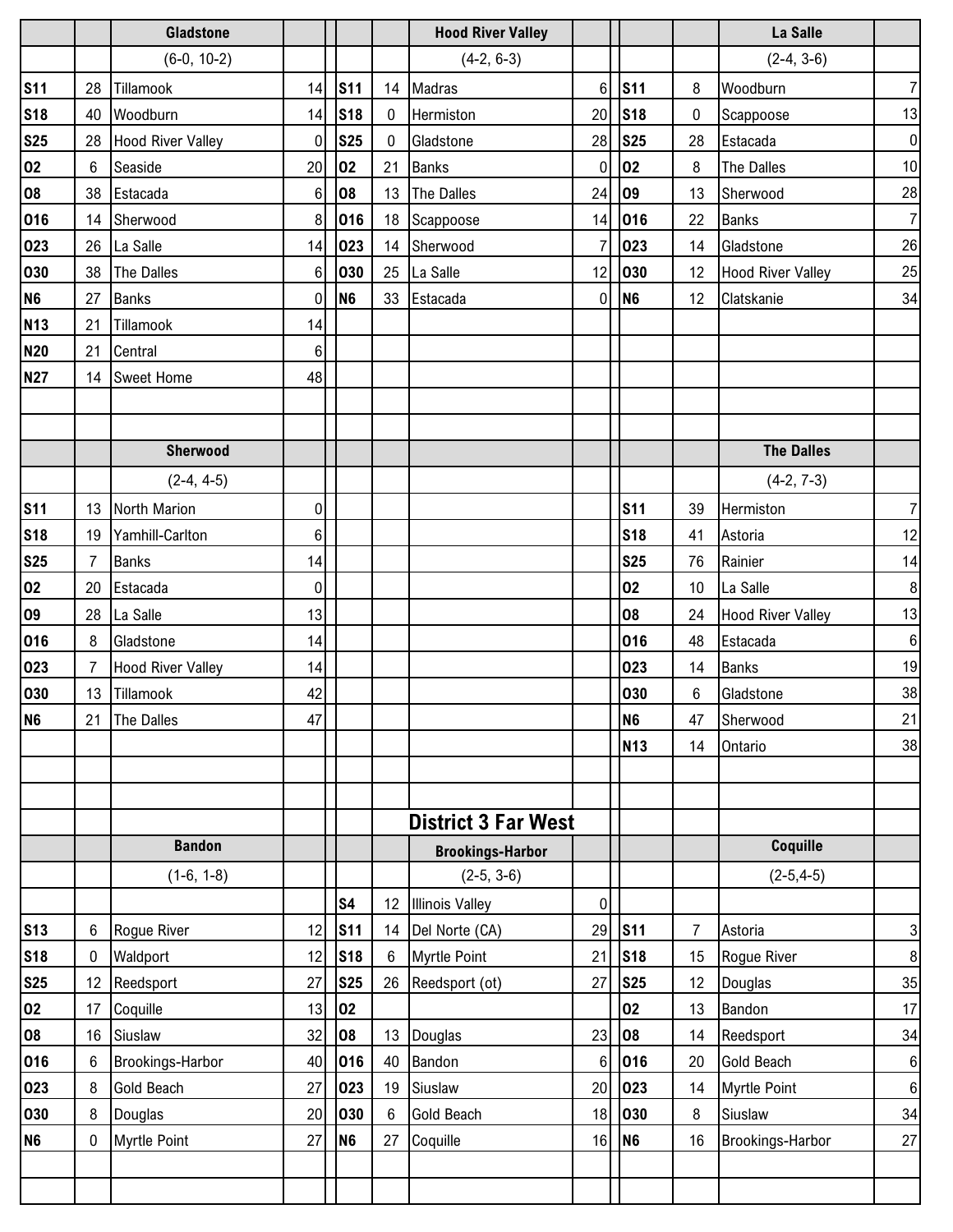|                |                | <b>Douglas</b>          |                |                |                |                          |                |                |    | <b>Gold Beach</b>      |                  |
|----------------|----------------|-------------------------|----------------|----------------|----------------|--------------------------|----------------|----------------|----|------------------------|------------------|
|                |                | $(4-3, 5-4)$            |                |                |                |                          |                |                |    | $(3-4, 5-4)$           |                  |
| <b>S11</b>     | 33             | Sutherlin               | 13             |                |                |                          |                | <b>S13</b>     | 32 | <b>Oakland</b>         | $\overline{7}$   |
| <b>S18</b>     | 8              | Glide                   | 11             |                |                |                          |                | <b>S18</b>     | 27 | <b>Illinois Valley</b> | $\boldsymbol{9}$ |
| <b>S25</b>     | 35             | Coquille                | 12             |                |                |                          |                | <b>S25</b>     | 6  | Siuslaw                | 19               |
| 02             | 28             | <b>Gold Beach</b>       | 0              |                |                |                          |                | 02             | 0  | Douglas                | 28               |
| 08             | 23             | Brookings-Harbor        | 14             |                |                |                          |                | 08             | 47 | <b>Myrtle Point</b>    | 13               |
| 016            | $\mathbf 0$    | <b>Myrtle Point</b>     | 21             |                |                |                          |                | 016            | 6  | Coquille               | 20               |
| 023            | 14             | Reedsport               | 25             |                |                |                          |                | 023            | 27 | Bandon                 | $\,$ 8 $\,$      |
| 030            | 20             | Bandon                  | 8              |                |                |                          |                | 030            | 18 | Brookings-Harbor       | $\,6\,$          |
| N <sub>6</sub> | $\mathbf 0$    | Siuslaw                 | 35             |                |                |                          |                | N <sub>6</sub> | 6  | Reedsport              | 14               |
|                |                |                         |                |                |                |                          |                |                |    |                        |                  |
|                |                |                         |                |                |                |                          |                |                |    |                        |                  |
|                |                | <b>Myrtle Point</b>     |                |                |                | <b>Reedsport</b>         |                |                |    | <b>Siuslaw</b>         |                  |
|                |                | $(3-4, 4-5)$            |                |                |                | $(6-1, 6-4)$             |                |                |    | $(7-0, 9-2)$           |                  |
| <b>S11</b>     | $\pmb{0}$      | Glide                   | $\overline{7}$ | <b>S11</b>     | 6              | Newport                  | 24             | <b>S11</b>     | 0  | Pleasant Hill          | 34               |
| <b>S18</b>     | 13             | Elmira                  | 12             | <b>S18</b>     | 7              | Sutherlin                | 21             | <b>S18</b>     | 42 | Creswell               | 12               |
| <b>S25</b>     | 21             | <b>Brookings-Harbor</b> | 6              | <b>S25</b>     | 27             | Bandon                   | 12             | <b>S25</b>     | 19 | Gold Beach             | $\,6\,$          |
| 02             | 7              | Siuslaw                 | 23             | 02             | 27             | Brookings-Harbor (ot)    | 26             | 02             | 23 | <b>Myrtle Point</b>    | $\overline{7}$   |
| 08             | 13             | <b>Gold Beach</b>       | 47             | 08             | 35             | Coquille                 | 14             | 08             | 32 | Bandon                 | 16               |
| 016            | 21             | Douglas                 | 0              | 016            | 8              | Siuslaw                  | 12             | 016            | 12 | Reedsport              | $\,$ 8 $\,$      |
| 023            | $6\phantom{a}$ | Coquille                | 14             | 023            | 25             | Douglas                  | 14             | 023            | 20 | Brookings-Harbor       | 19               |
| 030            | $\overline{7}$ | Reedsport               | 14             | 030            |                | 14 Myrtle Point          | $\overline{7}$ | 030            | 34 | Coquille               | $\, 8$           |
| N <sub>6</sub> | 27             | Bandon                  | 0              | N <sub>6</sub> | 14             | Gold Beach               | $6\phantom{1}$ | N <sub>6</sub> | 35 | Douglas                | $\pmb{0}$        |
|                |                |                         |                | <b>N13</b>     | $\overline{7}$ | Central                  | 45             | <b>N13</b>     | 14 | South Umpqua           | $\overline{7}$   |
|                |                |                         |                |                |                |                          |                | <b>N20</b>     | 0  | Dallas                 | 27               |
|                |                |                         |                |                |                |                          |                |                |    |                        |                  |
|                |                |                         |                |                |                | <b>District 4 Val-Co</b> |                |                |    |                        |                  |
|                |                | <b>Central</b>          |                |                |                | <b>Colton</b>            |                |                |    | <b>Jefferson</b>       |                  |
|                |                | $(7-0, 9-2)$            |                |                |                | $(1-6, 1-8)$             |                |                |    | $(3-4, 4-5)$           |                  |
|                |                |                         |                |                |                |                          |                | S <sub>4</sub> | 6  | Hanokoa (HI)           | 20               |
| <b>S11</b>     | $\overline{7}$ | Stayton                 | 13             | <b>S11</b>     |                |                          |                | <b>S11</b>     | 14 | Creswell               | $\,6\,$          |
| <b>S18</b>     | 28             | Tillamook               | 14             | <b>S19</b>     |                | Kennedy                  |                | <b>S18</b>     | 14 | <b>Taft</b>            | $\boldsymbol{9}$ |
| <b>S25</b>     | 54             | Yamhill-Carlton         | 6              | <b>S25</b>     | $\bf{0}$       | Toledo                   | 21             | <b>S25</b>     | 14 | Yamhill-Carlton        | 20               |
| 02             | 20             | Newport (2 ot)          | 19             | 02             | 0              | Philomath                | 42             | 02             |    |                        |                  |
| 08             | 48             | Taft                    | 0              | 08             | 7              | Newport                  | 41             | 08             | 13 | Toledo                 | 29               |
| 016            | 40             | Colton                  | $\overline{0}$ | 016            | 0              | Central                  | 40             | 016            | 18 | Philomath              | 14               |
| 023            | 37             | Jefferson               | 6              | 023            | 25             | Yamhill-Carlton          | 0              | 023            | 6  | Central                | 37               |
| 030            | 28             | Philomath               | $\overline{7}$ | 030            | 13             | Taft                     | 46             | 030            | 22 | Newport                | 28               |
| <b>N6</b>      | 14             | Toledo                  | 0              | N <sub>6</sub> | 9              | Jefferson                | 12             | N <sub>6</sub> | 12 | Colton                 | $9\,$            |
| <b>N13</b>     | 45             | Reedsport               | 7              |                |                |                          |                |                |    |                        |                  |
| <b>N20</b>     | 6              | Gladstone               | 21             |                |                |                          |                |                |    |                        |                  |
|                |                |                         |                |                |                |                          |                |                |    |                        |                  |
|                |                |                         |                |                |                |                          |                |                |    |                        |                  |
|                |                |                         |                |                |                |                          |                |                |    |                        |                  |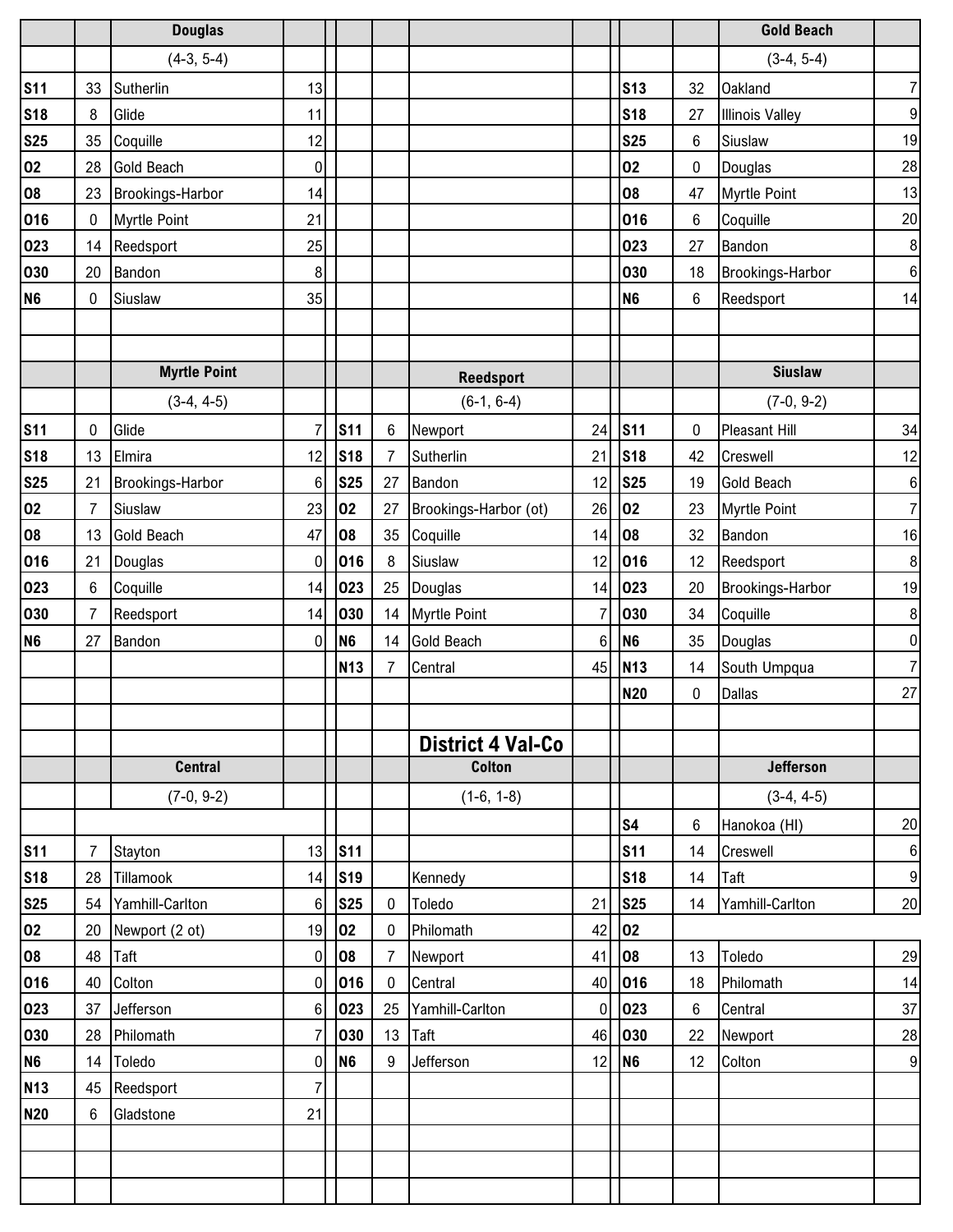|                |                | <b>Newport</b>    |                 |                 |             |                          |                |                |                | Philomath              |                  |
|----------------|----------------|-------------------|-----------------|-----------------|-------------|--------------------------|----------------|----------------|----------------|------------------------|------------------|
|                |                | $(6-1, 8-1)$      |                 |                 |             |                          |                |                |                | $(3-4, 4-5)$           |                  |
| <b>S11</b>     | 24             | Reedsport         | $\,6$           |                 |             |                          |                | <b>S11</b>     | 24             | Junction City          | $\overline{7}$   |
| <b>S18</b>     |                | 32 Stayton        | 14              |                 |             |                          |                | <b>S18</b>     | 14             | North Marion           | 23               |
| <b>S25</b>     |                | 21 Philomath      | 8               |                 |             |                          |                | <b>S25</b>     | 8              | Newport                | 21               |
| 02             | 19             | Central (2 ot)    | 20              |                 |             |                          |                | 02             | 46             | Colton                 | $\boldsymbol{0}$ |
| 08             | 41             | Colton            | $\overline{7}$  |                 |             |                          |                | 08             | 22             | Yamhill-Carlton        | $\overline{7}$   |
| 016            | 28             | Toledo            | 12              |                 |             |                          |                | 016            | 14             | Jefferson              | 18               |
| 023            | 32             | Taft              | 14              |                 |             |                          |                | 023            | 13             | Toledo                 | 33               |
| 030            | 28             | Jefferson (OR)    | 22              |                 |             |                          |                | 030            | $\overline{7}$ | Central                | 28               |
| N <sub>6</sub> | 51             | Yamhill-Carlton   | $\pmb{0}$       |                 |             |                          |                | N <sub>6</sub> | 35             | Taft (ot)              | 34               |
| <b>N13</b>     | $\mathbf 0$    | Seaside           | 20              |                 |             |                          |                |                |                |                        |                  |
|                |                |                   |                 |                 |             |                          |                |                |                |                        |                  |
|                |                |                   |                 |                 |             |                          |                |                |                |                        |                  |
|                |                | <b>Taft</b>       |                 |                 |             | <b>Toledo</b>            |                |                |                | <b>Yamhill-Carlton</b> |                  |
|                |                | $(2-5, 2-7)$      |                 |                 |             | $(5-2, 5-4)$             |                |                |                | $(1-6, 1-8)$           |                  |
| <b>S11</b>     |                |                   |                 | S <sub>11</sub> | $\mathbf 0$ | Elmira                   | 27             | <b>S11</b>     | 12             | Sheridan               | 18               |
| <b>S18</b>     | $\mathbf 0$    | Seaside           | 52              | <b>S18</b>      | 7           | Marist                   | 25             | <b>S18</b>     | 6              | Sherwood               | 19               |
| <b>S25</b>     | 9              | Jefferson         | 14              | <b>S25</b>      | 21          | Colton                   | 0              | <b>S25</b>     | 6              | Central                | 54               |
| 02             | $\overline{7}$ | Toledo            | 31              | 02              | 31          | Taft                     | $\overline{7}$ | 02             | 20             | Jefferson (OR)         | 14               |
| 08             | $\mathbf 0$    | Central           | 48              | 08              | 29          | Jefferson (OR)           | 13             | 08             | $\overline{7}$ | Philomath              | 22               |
| 016            | 33             | Yamhill-Carlton   | $6\phantom{1}6$ | 016             | 12          | Newport                  | 28             | 016            | $6\phantom{1}$ | Taft                   | 33               |
| 023            |                | 14 Newport        | 32              | 023             |             | 33 Philomath             | 13             | 023            | 0              | Colton                 | 25               |
| 030            | 46             | Colton            | 13              | 030             | 36          | Yamhill-Carlton          | 6              | 030            | 6              | Toledo                 | 36               |
| N <sub>6</sub> | 34             | Philomath (ot)    | 35              | N <sub>6</sub>  | $\mathbf 0$ | Central                  | 14             | N <sub>6</sub> | 0              | Newport                | 51               |
|                |                |                   |                 |                 |             |                          |                |                |                |                        |                  |
|                |                |                   |                 |                 |             |                          |                |                |                |                        |                  |
|                |                |                   |                 |                 |             | <b>District 5 Sky-Em</b> |                |                |                |                        |                  |
|                |                | <b>Creswell</b>   |                 |                 |             |                          |                |                |                | <b>Elmira</b>          |                  |
|                |                | $(1-5, 1-8)$      |                 |                 |             |                          |                |                |                | $(5-1, 7-3)$           |                  |
| <b>S11</b>     | 6              | Jefferson         | 14              |                 |             |                          |                | <b>S11</b>     | 27             | Toledo                 | $\pmb{0}$        |
| <b>S18</b>     | 12             | Siuslaw           | 42              |                 |             |                          |                | <b>S18</b>     | 12             | Myrtle Point           | 13               |
| <b>S25</b>     | $\mathbf 0$    | Pleasant Hill     | 79              |                 |             |                          |                | <b>S25</b>     | 31             | Sutherlin              | $\pmb{0}$        |
| 02             | 27             | Junction City     | 22              |                 |             |                          |                | 02             | 25             | <b>Pleasant Hill</b>   | 38               |
| 09             | 20             | Glide             | 32              |                 |             |                          |                | 08             | 41             | Junction City          | $13\,$           |
| 016            | $\mathbf 0$    | <b>Sweet Home</b> | 60              |                 |             |                          |                | 016            | 34             | Glide                  | $\,6\,$          |
| 023            | 8              | Elmira            | 41              |                 |             |                          |                | 023            | 41             | Creswell               | $\bf 8$          |
| 030            | $\mathbf 0$    | Marist            | 49              |                 |             |                          |                | 030            | 41             | Stayton                | 13               |
| N <sub>6</sub> | 20             | Sutherlin         | 34              |                 |             |                          |                | N <sub>6</sub> | 21             | Marist                 | 20               |
|                |                |                   |                 |                 |             |                          |                | <b>N13</b>     | 0              | North Valley           | 18               |
|                |                |                   |                 |                 |             |                          |                |                |                |                        |                  |
|                |                |                   |                 |                 |             |                          |                |                |                |                        |                  |
|                |                |                   |                 |                 |             |                          |                |                |                |                        |                  |
|                |                |                   |                 |                 |             |                          |                |                |                |                        |                  |
|                |                |                   |                 |                 |             |                          |                |                |                |                        |                  |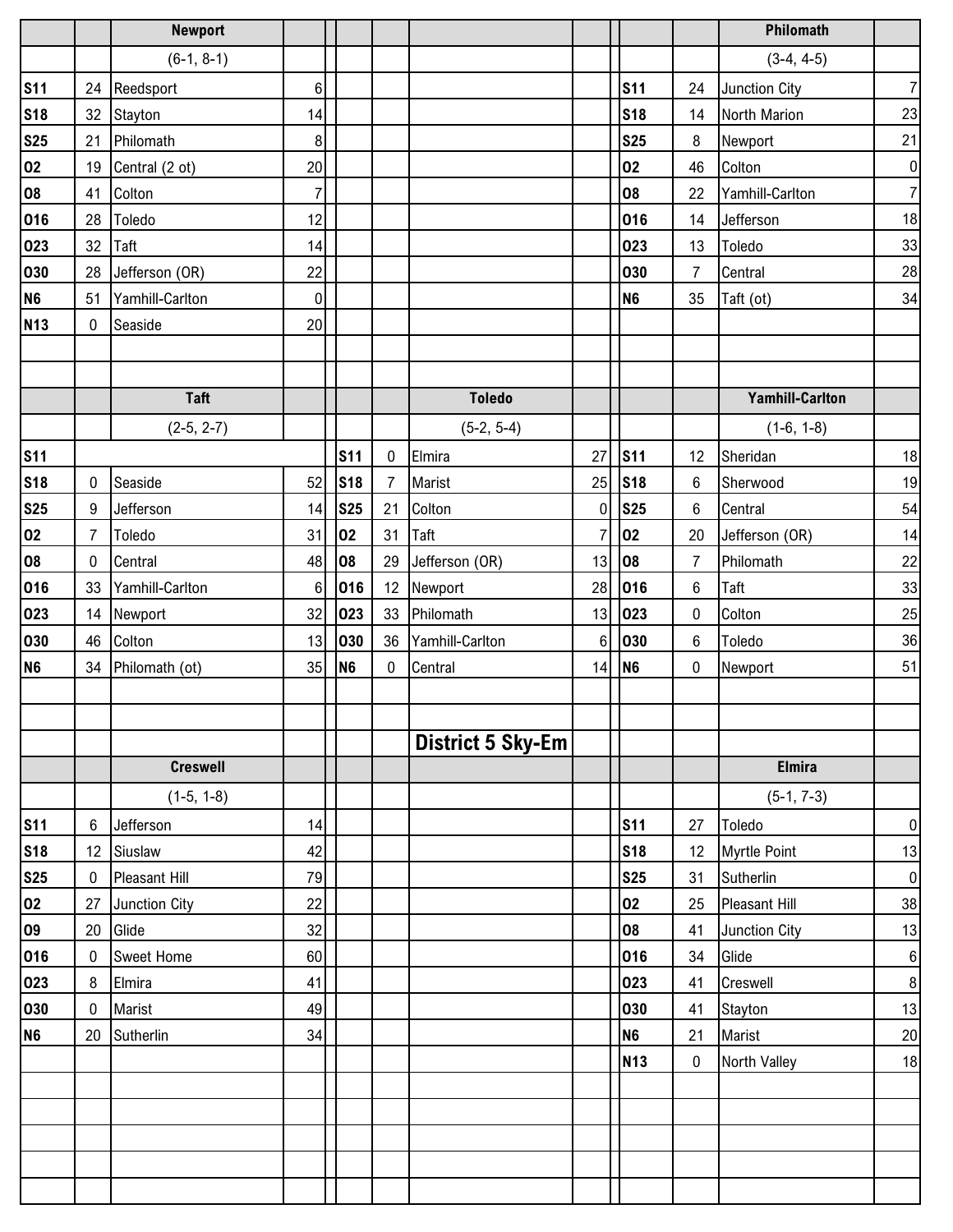|                |                | Glide                  |                |                |                | <b>Junction City</b> |    |                |                 | <b>Marist</b>          |                |
|----------------|----------------|------------------------|----------------|----------------|----------------|----------------------|----|----------------|-----------------|------------------------|----------------|
|                |                | $(2-4, 4-5)$           |                |                |                | $(0-6, 0-9)$         |    |                |                 | $(4-2, 5-4)$           |                |
| <b>S11</b>     | $\overline{7}$ | <b>Myrtle Point</b>    | $\overline{0}$ | <b>S11</b>     | 7              | Philomath            | 24 | <b>S11</b>     | 7               | South Umpqua           | 14             |
| <b>S18</b>     | 11             | Douglas                | 8 <sup>1</sup> | <b>S18</b>     | 7              | South Umpqua         | 57 | <b>S18</b>     | 25              | Toledo                 | $\overline{7}$ |
| <b>S25</b>     | 28             | Junction City          | $\overline{7}$ | <b>S25</b>     | $\overline{7}$ | Glide                | 28 | <b>S25</b>     | 0               | Cascade                | $\overline{7}$ |
| 02             | $\overline{7}$ | <b>Dallas</b>          | 42             | 02             | 22             | Creswell             | 27 | 02             | 18              | Sutherlin              | $\pmb{0}$      |
| 09             | 32             | Creswell               | 20             | 08             | 13             | Elmira               | 41 | 09             | 12              | Pleasant Hill          | 30             |
| 016            | 6              | Elmira                 | 34             | 016            | $\mathbf 0$    | Marist               | 32 | 016            | 32              | Junction City          | $\pmb{0}$      |
| 023            | 0              | Marist                 | 34             | 023            | 13             | Sutherlin            | 47 | 023            | 34              | Glide                  | $\pmb{0}$      |
| 030            | $\mathbf 0$    | Sutherlin              | 6 <sup>1</sup> | 030            | $\mathbf 0$    | <b>Pleasant Hill</b> | 73 | 030            | 49              | Creswell               | $\pmb{0}$      |
| N <sub>6</sub> | $\mathbf{3}$   | <b>Pleasant Hill</b>   | 29             | N <sub>6</sub> | 18             | North Marion         | 22 | N <sub>6</sub> | 20              | Elmira                 | 21             |
|                |                |                        |                |                |                |                      |    |                |                 |                        |                |
|                |                |                        |                |                |                |                      |    |                |                 |                        |                |
|                |                | <b>Pleasant Hill</b>   |                |                |                |                      |    |                |                 | <b>Sutherlin</b>       |                |
|                |                | $(6-0, 8-2)$           |                |                |                |                      |    |                |                 | $(3-3, 4-5)$           |                |
| <b>S11</b>     |                | 34 Siuslaw             | $\overline{0}$ |                |                |                      |    | <b>S11</b>     | 12 <sup>2</sup> | Douglas                | 34             |
| <b>S18</b>     |                | 14 North Valley        | 23             |                |                |                      |    | <b>S18</b>     | 21              | Reedsport              | $\overline{7}$ |
| <b>S25</b>     | 79             | Creswell               | $\overline{0}$ |                |                |                      |    | <b>S25</b>     | $\pmb{0}$       | Elmira                 | 31             |
| 02             | 38             | Elmira                 | 25             |                |                |                      |    | 02             | 0               | Marist                 | 18             |
| 09             | 30             | <b>Marist</b>          | 12             |                |                |                      |    | 08             | 6               | Silverton              | 14             |
| 016            | 43             | Sutherlin              | 12             |                |                |                      |    | 016            | 12              | Pleasant Hill          | 43             |
| 023            | 42             | Woodburn               | 12             |                |                |                      |    | 023            | 47              | Junction City          | 13             |
| 030            | 73             | Junction City          | 0              |                |                |                      |    | 030            | 6               | Glide                  | $\pmb{0}$      |
| N <sub>6</sub> | 29             | Glide                  | 3 <sup>1</sup> |                |                |                      |    | N <sub>6</sub> | 34              | Creswell               | 20             |
| <b>N13</b>     | 15             | <b>Dallas</b>          | 32             |                |                |                      |    |                |                 |                        |                |
|                |                |                        |                |                |                |                      |    |                |                 |                        |                |
|                |                |                        |                |                |                |                      |    |                |                 |                        |                |
|                |                |                        |                |                |                | District 6 Skyline   |    |                |                 |                        |                |
|                |                | <b>Henley</b>          |                |                |                |                      |    |                |                 | <b>Illionis Valley</b> |                |
|                |                | $(3-3, 3-6)$           |                |                |                |                      |    |                |                 | $(1-5, 1-8)$           |                |
|                |                |                        |                |                |                |                      |    | S <sub>4</sub> | 0               | Brookings-Harbor       | 12             |
| <b>S11</b>     | 0              | <b>Mountain View</b>   | 25             |                |                |                      |    | <b>S11</b>     | 9               | <b>Gold Beach</b>      | $27\,$         |
| <b>S18</b>     | 19             | Redmond                | 41             |                |                |                      |    | <b>S18</b>     | 0               | South Umpqua           | 21             |
| <b>S25</b>     | 6              | Del Norte (CA)         | 14             |                |                |                      |    | <b>S25</b>     | 12              | Del Norte (CA)         | 38             |
| 02             | 8              | Phoenix                | 23             |                |                |                      |    | 02             | 0               | North Valley           | $43\,$         |
| 09             | 16             | Lakeview               | $\overline{7}$ |                |                |                      |    | 09             | 14              | Lakeview               | 13             |
| 016            | 14             | <b>North Valley</b>    | 31             |                |                |                      |    | 016            |                 |                        |                |
| 023            | 27             | Rogue River            | 6              |                |                |                      |    | 023            | 0               | Phoenix                | $28\,$         |
| 030            | $\overline{7}$ | South Umpqua           | 13             |                |                |                      |    | 030            | 6               | Rogue River            | 12             |
| N <sub>6</sub> | 35             | <b>Illinois Valley</b> | $\overline{7}$ |                |                |                      |    | N <sub>6</sub> | $\overline{7}$  | Henley                 | 35             |
|                |                |                        |                |                |                |                      |    |                |                 |                        |                |
|                |                |                        |                |                |                |                      |    |                |                 |                        |                |
|                |                |                        |                |                |                |                      |    |                |                 |                        |                |
|                |                |                        |                |                |                |                      |    |                |                 |                        |                |
|                |                |                        |                |                |                |                      |    |                |                 |                        |                |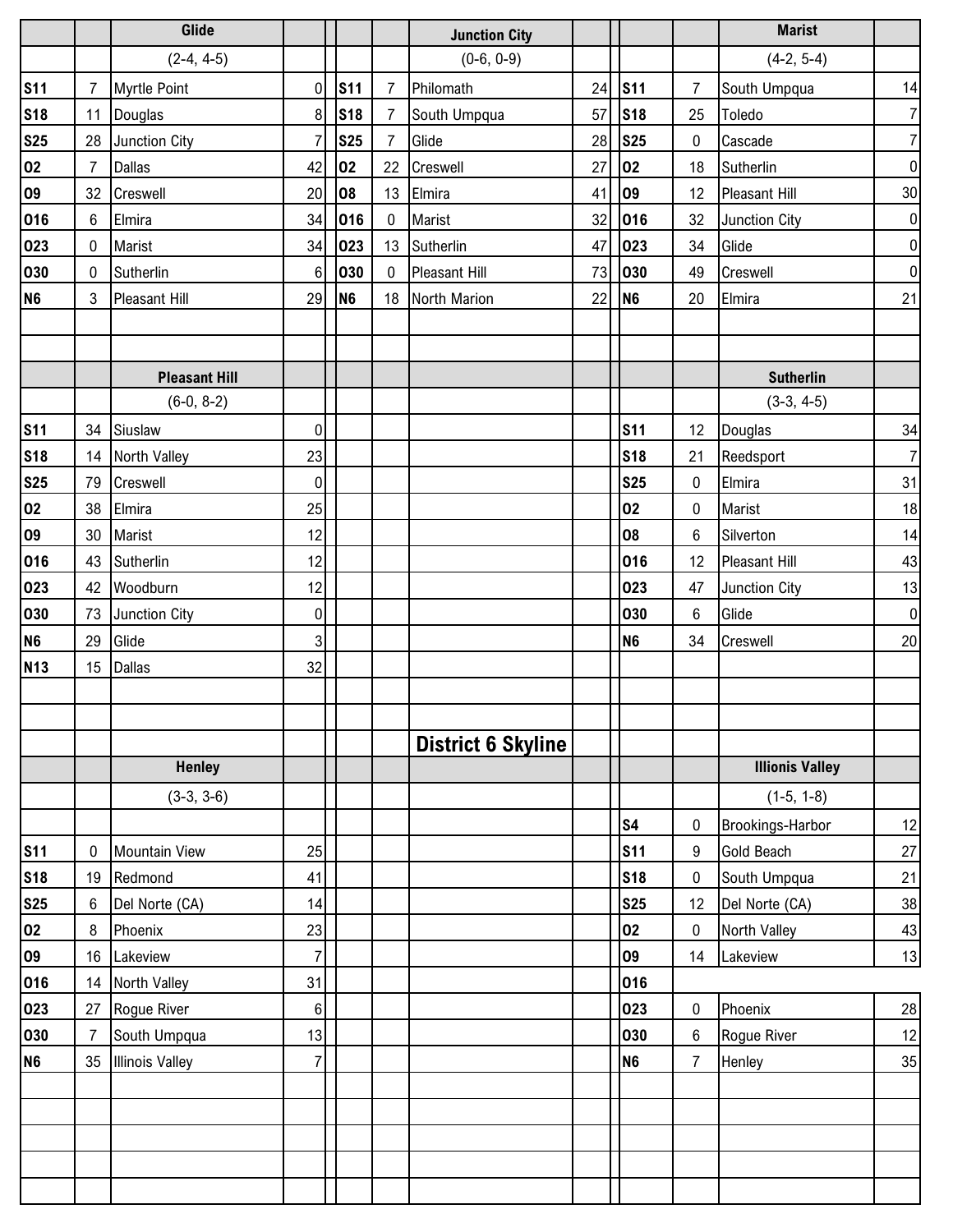|                          |                | <b>Lakeview</b>        |                            |                |                 | <b>North Valley</b>              |                  |                          |                | Phoenix                        |                |
|--------------------------|----------------|------------------------|----------------------------|----------------|-----------------|----------------------------------|------------------|--------------------------|----------------|--------------------------------|----------------|
|                          |                | $(1-5, 3-6)$           |                            |                |                 | $(6-0, 9-2)$                     |                  |                          |                | $(3-3, 3-5)$                   |                |
| <b>S4</b>                | 8              | Modoc (CA)             | $\mathbf{3}$               | <b>S4</b>      |                 | 10 Mountain View                 | 24               | S <sub>4</sub>           | 0              | Yreka-CA                       | 35             |
| <b>S11</b>               | 0              | <b>Burns</b>           | 13                         | <b>S11</b>     | 22              | <b>Crook County</b>              | 28               | <b>S11</b>               | 16             | Arcata-CA                      | 35             |
| <b>S18</b>               | 45             | St. Mary's             | 20                         | <b>S18</b>     | 23              | <b>Pleasant Hill</b>             | 14               | <b>S18</b>               |                |                                |                |
| <b>S25</b>               | $\mathbf 0$    | Phoenix                | 20                         | <b>S25</b>     | 42              | Rogue River                      | $\boldsymbol{0}$ | <b>S25</b>               | 20             | Lakeview                       | $\pmb{0}$      |
| 02                       | 34             | Rogue River            | 12                         | 02             | 27              | South Umpqua                     | 6                | 02                       | 23             | Henley                         | $\, 8$         |
| 09                       | $\overline{7}$ | Henley                 | 16                         | 09             | 43              | <b>Illinois Valley</b>           | $\mathbf 0$      | 09                       | 13             | South Umpqua                   | 27             |
| 016                      | 13             | <b>Illinois Valley</b> | 14                         | 016            | 31              | Henley                           | 14               | 016                      |                |                                |                |
| 024                      | 13             | North Valley           | 42                         | 024            | 42              | Lakeview                         | 13               | 023                      | 28             | <b>Illinois Valley</b>         | $\pmb{0}$      |
| 030                      | 12             | South Umpqua           | 28                         | 030            | 38              | Phoenix                          | $\overline{7}$   | 030                      | $\overline{7}$ | North Valley                   | 38             |
| <b>N6</b>                |                |                        |                            | N <sub>6</sub> | 18              | Elmira                           | $\mathbf 0$      | N <sub>6</sub>           | 8              | Rogue River (ot)               | 14             |
|                          |                |                        |                            | <b>N13</b>     | 10 <sup>1</sup> | Sweet Home                       | 26               |                          |                |                                |                |
|                          |                |                        |                            |                |                 |                                  |                  |                          |                |                                |                |
|                          |                |                        |                            |                |                 |                                  |                  |                          |                |                                |                |
|                          |                | <b>Rogue River</b>     |                            |                |                 |                                  |                  |                          |                | South Umqpua                   |                |
|                          |                | $(2-4, 3-5)$           |                            |                |                 |                                  |                  |                          |                | $(5-1, 8-2)$                   |                |
| <b>S5</b>                |                | St. Mary's ppd fire    |                            |                |                 |                                  |                  |                          |                |                                |                |
| <b>S13</b>               | 12             | Bandon                 | $\boldsymbol{6}$           |                |                 |                                  |                  | <b>S11</b>               | 14             | Marist                         | $\overline{7}$ |
| <b>S18</b>               | 8              | Coquille               | 15                         |                |                 |                                  |                  | <b>S18</b>               | 57             | Junction City                  | $\overline{7}$ |
| <b>S25</b>               | 0              | North Valley           | 42                         |                |                 |                                  |                  | <b>S25</b>               | 21             | <b>Illinois Valley</b>         | $\pmb{0}$      |
| 02                       | 12             | Lakeview               | 34                         |                |                 |                                  |                  | 02                       | 6              | North Valley                   | 27             |
| 08                       | $\pmb{0}$      | South Umpqua           | 42                         |                |                 |                                  |                  | 08                       | 42             | Rogue River                    | $\pmb{0}$      |
| 016                      | $6\phantom{.}$ | Henley                 | 27                         |                |                 |                                  |                  | 016                      | 27             | Phoenix                        | 13             |
| 023                      | 12             | <b>Illinois Valley</b> | $\,6\,$                    |                |                 |                                  |                  | 023                      | 24             | Redmond                        | 14             |
| 030                      | 14             | Phoenix (ot)           | 8 <sup>1</sup>             |                |                 |                                  |                  | 030                      | 13             | Henley                         | $\overline{7}$ |
|                          |                |                        |                            |                |                 |                                  |                  | N <sub>6</sub>           | 28             | Lakeview                       | 12             |
|                          |                |                        |                            |                |                 |                                  |                  | <b>N13</b>               | $\overline{7}$ | Siuslaw                        | 14             |
|                          |                |                        |                            |                |                 |                                  |                  |                          |                |                                |                |
|                          |                |                        |                            |                |                 |                                  |                  |                          |                |                                |                |
|                          |                | <b>Baker</b>           |                            |                |                 | <b>District 7 Greater Oregon</b> |                  |                          |                | <b>Burns</b>                   |                |
|                          |                | $(5-1, 8-2)$           |                            |                |                 |                                  |                  |                          |                |                                |                |
|                          |                |                        |                            |                |                 |                                  |                  |                          |                | $(2-5, 2-7)$                   |                |
| <b>S4</b>                | 48             | Emmett (ID)            | $\overline{0}$             |                |                 |                                  |                  | S <sub>4</sub>           | 0              | Enterprise                     | 13             |
| <b>S11</b><br><b>S18</b> | 26             | La Grande              | $\overline{0}$             |                |                 |                                  |                  | <b>S11</b><br><b>S18</b> | 13<br>14       | Lakeview<br><b>Grant Union</b> | $\pmb{0}$      |
|                          | 25             | Vale                   |                            |                |                 |                                  |                  | <b>S25</b>               |                | Vale                           | 39             |
| <b>S25</b><br>02         | 25             | <b>Nyssa</b>           | $6\vert$<br>$\overline{7}$ |                |                 |                                  |                  | 02                       | 6              |                                | 32             |
| 09                       | 51             | <b>Burns</b>           | $\boldsymbol{6}$           |                |                 |                                  |                  | 09                       | 6              | <b>Baker</b>                   | 51             |
| 016                      | 12             | <b>Crook County</b>    | 7                          |                |                 |                                  |                  | 016                      | 22             | McLoughlin                     | $\,6$          |
| 023                      | $\pmb{0}$      | Ontario                | 7                          |                |                 |                                  |                  | 023                      | 24             | Madras                         | 36             |
| 030                      | 55             | McLoughlin             | 7                          |                |                 |                                  |                  | 030                      | 12             | Ontario                        | 49             |
| N <sub>6</sub>           | 33             | Madras                 | 0                          |                |                 |                                  |                  | N <sub>6</sub>           | 26             | <b>Nyssa</b>                   | 39             |
| <b>N13</b>               | 12             | Sweet Home             | 42                         |                |                 |                                  |                  |                          |                |                                |                |
|                          |                |                        |                            |                |                 |                                  |                  |                          |                |                                |                |
|                          |                |                        |                            |                |                 |                                  |                  |                          |                |                                |                |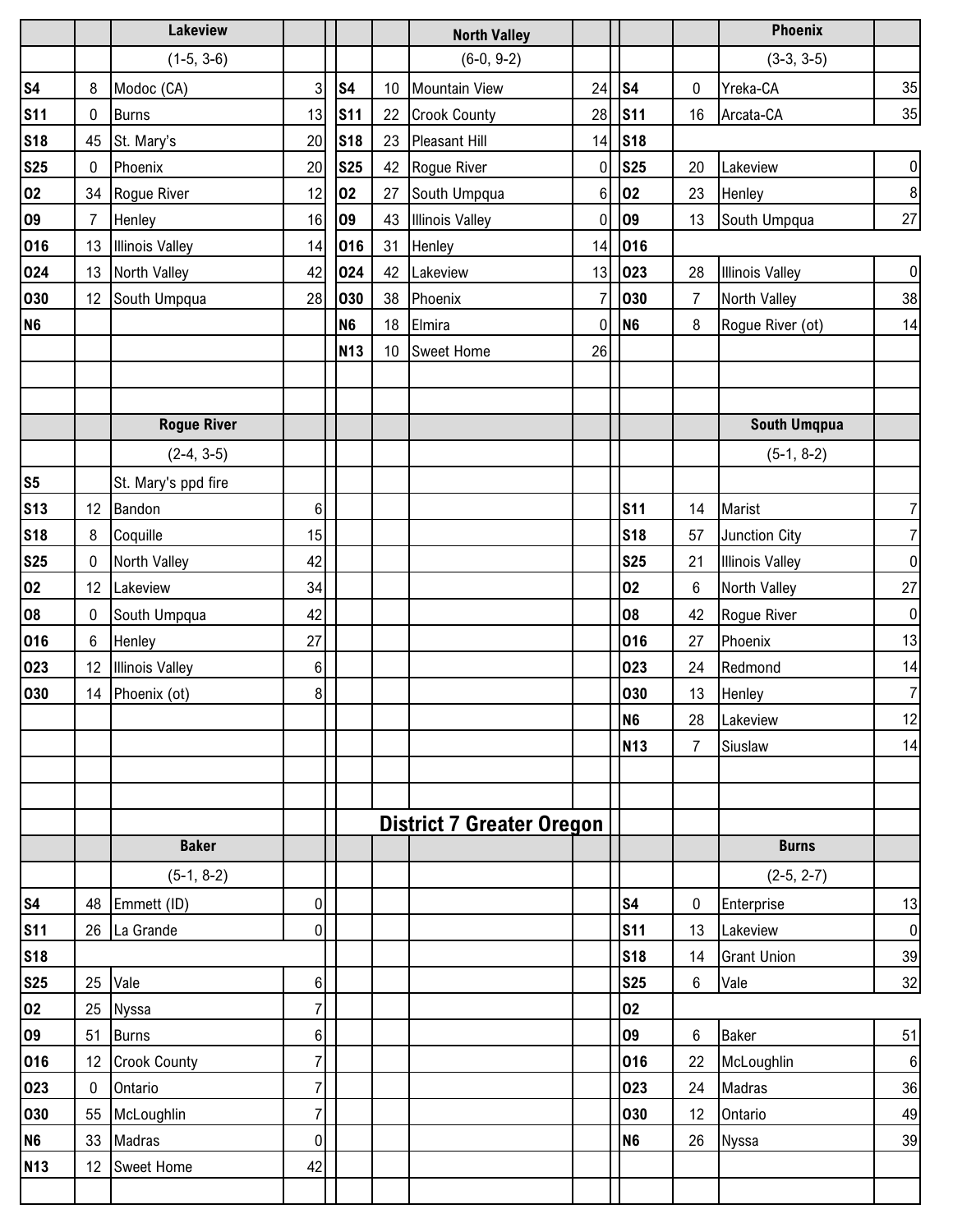|                |                  | <b>Madras</b>          |                  |                |                 | <b>McLoughlin</b> |           |                |                  | <b>Nyssa</b>     |                  |
|----------------|------------------|------------------------|------------------|----------------|-----------------|-------------------|-----------|----------------|------------------|------------------|------------------|
|                |                  | $(2-4, 2-7)$           |                  |                |                 | $(0-6, 1-8)$      |           |                |                  | $(3-3, 4-5)$     |                  |
| <b>S4</b>      | $\boldsymbol{6}$ | Sweet Home             | 27               |                |                 |                   |           | <b>S4</b>      | 15               | Parma (ID)       | 14               |
| <b>S11</b>     |                  |                        |                  | <b>S11</b>     | $\pmb{0}$       | Hanford (WA)      | 31        | <b>S11</b>     | 14               | Fruitlasnd (ID)  | 21               |
| <b>S18</b>     | $\bf 8$          | <b>Crook County</b>    | 16               | <b>S18</b>     | $\pmb{0}$       | Enterprise        | 19        | <b>S18</b>     | 12               | Caldwell (ID)    | 14               |
| <u>S25</u>     | $\boldsymbol{6}$ | McLoughlin             | $\overline{0}$   | <b>S25</b>     | 14              | Madras            | 32        | <b>S25</b>     | $\boldsymbol{0}$ | Ontario          | $\boldsymbol{7}$ |
| 02             | 21               | Hood River Valley (ot) | 14               | 02             | $\pmb{0}$       | Ontario           | 55        | 02             | $\overline{7}$   | Baker            | <b>25</b>        |
| 09             | 21               | Ontario                | $20\,$           | 09             | 6               | Columbia (WA)     | $\pmb{0}$ | 09             | 6                | Vale             | $29\,$           |
| 016            | 14               | Nyssa                  | 27               | 016            | $6\phantom{.}6$ | <b>Burns</b>      | 22        | 016            | 27               | Madras           | $14$             |
| 023            | 35               | <b>Burns</b>           | 7                | 023            | 20              | Nyssa (2 ot)      | 21        | 023            | 21               | McLouhlin (2 ot) | 20               |
| 030            | 21               | Vale                   | $\pmb{0}$        | 030            | $\overline{7}$  | <b>Baker</b>      | 55        | 030            |                  |                  |                  |
| <b>N6</b>      | 49               | <b>Baker</b>           | 0                | N <sub>6</sub> | 18              | Vale              | 22        | N <sub>6</sub> | 39               | <b>Burns</b>     | 26               |
| <b>N13</b>     | 26               | Gladstone              | 0                |                |                 |                   |           |                |                  |                  |                  |
| <b>N20</b>     | 13               | Dallas                 | 52               |                |                 |                   |           |                |                  |                  |                  |
|                |                  |                        |                  |                |                 |                   |           |                |                  |                  |                  |
|                |                  |                        |                  |                |                 |                   |           |                |                  |                  |                  |
|                |                  | <b>Ontario</b>         |                  |                |                 |                   |           |                |                  | Vale             |                  |
|                |                  | $(6-0, 10-3)$          |                  |                |                 |                   |           |                |                  | $(4-2, 5-4)$     |                  |
| <b>S4</b>      | $\boldsymbol{0}$ | Weiser-ID              | 37               |                |                 |                   |           | S <sub>4</sub> | 20               | Vallivue (ID)    | 13               |
| <b>S11</b>     | 13               | Caldwell-ID            | $\boldsymbol{6}$ |                |                 |                   |           | <b>S11</b>     | $\overline{7}$   | Homedale (ID)    | $33\,$           |
| <b>S18</b>     | 26               | Pendleton              | 28               |                |                 |                   |           | <b>S18</b>     | 20               | Weiser (ID)      | $26\,$           |
| <b>S25</b>     | $\overline{7}$   | Nyssa                  | $\pmb{0}$        |                |                 |                   |           | <b>S25</b>     | 6                | Baker            | 25               |
| 02             | 55               | McLoughlin             | $\overline{0}$   |                |                 |                   |           | 02             | 32               | <b>Burns</b>     | $\bf 6$          |
| 09             | 31               | Madras                 | $\bf 8$          |                |                 |                   |           | 09             | 29               | Nyssa            | $\bf 6$          |
| 016            | 28               | Vale                   | 12               |                |                 |                   |           | 016            | 12               | Ontario          | $28\,$           |
| 023            | $\overline{7}$   | Baker                  | 0                |                |                 |                   |           | 023            |                  |                  |                  |
| 030            |                  | 49 Burns               | 12               |                |                 |                   |           | 030            | 33               | Madras           | $6\phantom{1}$   |
| <b>N6</b>      |                  |                        |                  |                |                 |                   |           | N <sub>6</sub> | 22               | McLoughlin       | 18               |
| <b>N13</b>     | 38               | The Dallas             | 14               |                |                 |                   |           |                |                  |                  |                  |
| <b>N20</b>     |                  | 35 Seaside             | 23               |                |                 |                   |           |                |                  |                  |                  |
| <b>N27</b>     | 14               | Dallas                 | 10               |                |                 |                   |           |                |                  |                  |                  |
| D <sub>4</sub> | $\mathbf 0$      | <b>Sweet Home</b>      | 35               |                |                 |                   |           |                |                  |                  |                  |
|                |                  |                        |                  |                |                 |                   |           |                |                  |                  |                  |
|                |                  |                        |                  |                |                 |                   |           |                |                  |                  |                  |
|                |                  |                        |                  |                |                 |                   |           |                |                  |                  |                  |
|                |                  |                        |                  |                |                 |                   |           |                |                  |                  |                  |
|                |                  |                        |                  |                |                 |                   |           |                |                  |                  |                  |
|                |                  |                        |                  |                |                 |                   |           |                |                  |                  |                  |
|                |                  |                        |                  |                |                 |                   |           |                |                  |                  |                  |
|                |                  |                        |                  |                |                 |                   |           |                |                  |                  |                  |
|                |                  |                        |                  |                |                 |                   |           |                |                  |                  |                  |
|                |                  |                        |                  |                |                 |                   |           |                |                  |                  |                  |
|                |                  |                        |                  |                |                 |                   |           |                |                  |                  |                  |
|                |                  |                        |                  |                |                 |                   |           |                |                  |                  |                  |
|                |                  |                        |                  |                |                 |                   |           |                |                  |                  |                  |